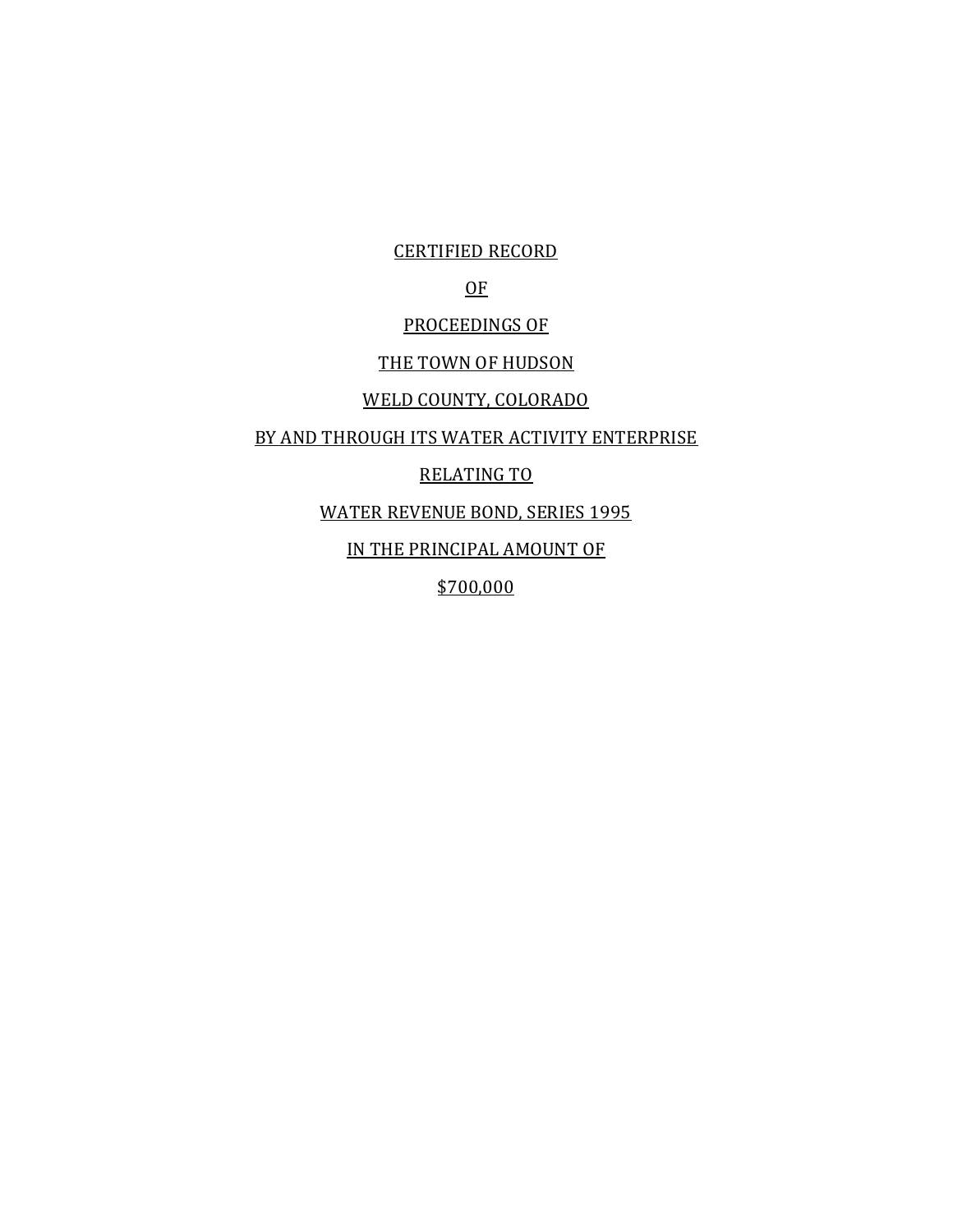STATE OF COLORADO ) ) COUNTY OF WELD ) ) TOWN OF HUDSON (1)

The Board of Trustees of the Town of Hudson, Weld County, Colorado, met in regular session in full conformity with law and the ordinances, resolutions, and policies of the Town at the Town Hall at 557 Ash Street, in Hudson, Colorado, on Wednesday, the 25th day of October, 1995 at the hour of 7:30 P.M.

The following members of the Board of Trustees were present, constituting a quorum:

| Mayor:              |                     | Judith K. Parker |
|---------------------|---------------------|------------------|
| Mayor Pro Tem:      | Francis Duvall      |                  |
| Trustees:           |                     | Terry Heckard    |
|                     |                     | George Roskop    |
|                     |                     | Steve Straten    |
|                     |                     | Ed Rossi         |
| Also present:       |                     |                  |
| Town Clerk:         | Judy Larson         |                  |
| Town Treasurer:     |                     | Judith A. McGill |
| Town Administrator: | C. Robb Fuller, Jr. |                  |
| Absent:             | Diana Maher         |                  |

Thereupon there was introduced the following Ordinance, copies of which had been distributed previously to each Trustee, whereupon the Ordinance was read as follows: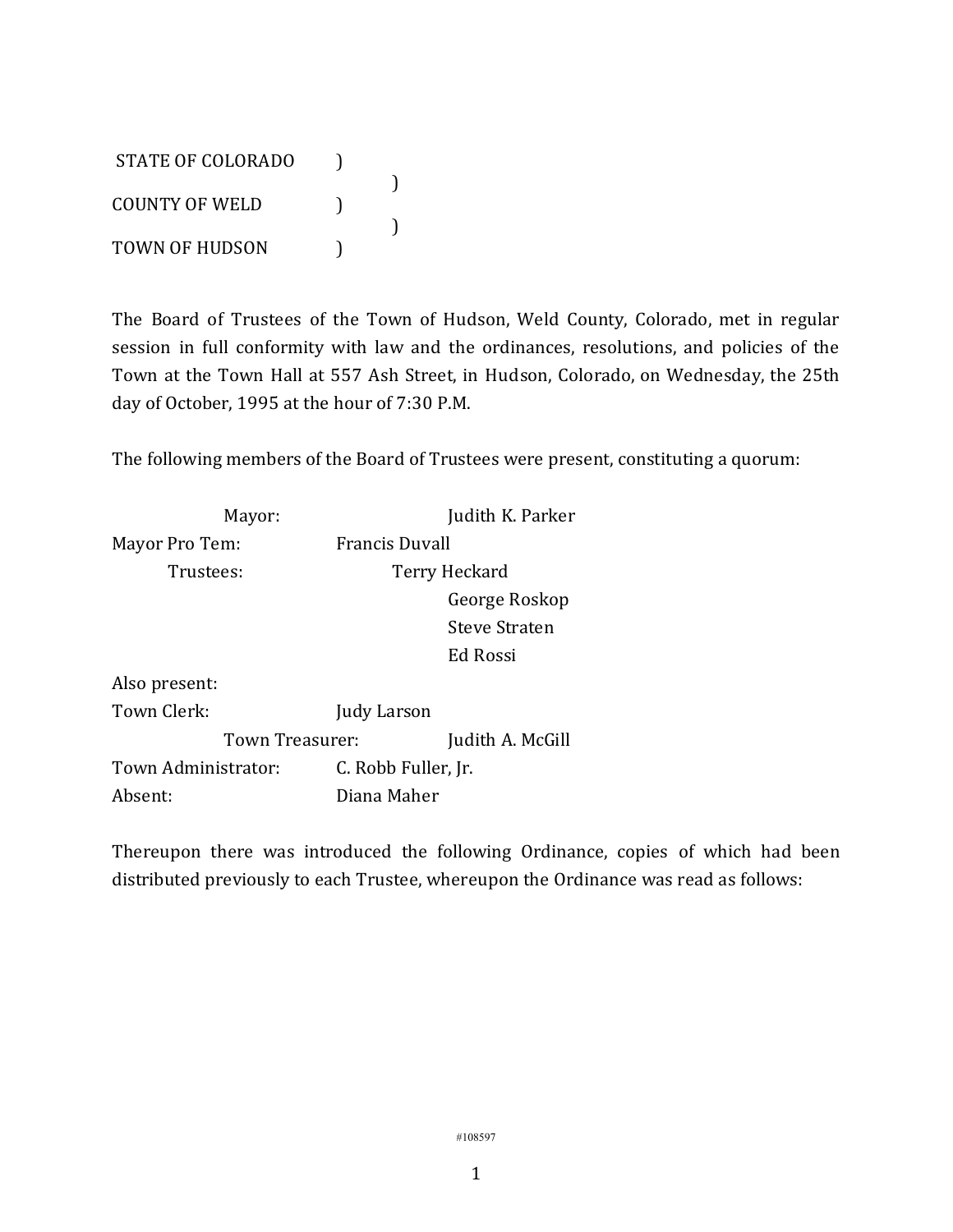#### ORDINANCE NO. 95-23

AN ORDINANCE AUTHORIZING THE ISSUANCE BY THE TOWN OF HUDSON, COLORADO, ACTING BY AND THROUGH ITS WATER ACTIVITY ENTERPRISE, OF A WATER REVENUE BOND IN THE PRINCIPAL AMOUNT OF \$700,000 FOR THE PURPOSE OF FINANCING CERTAIN IMPROVEMENTS TO THE MUNICIPAL WATER DISTRIBUTION SYSTEM OF THE TOWN; PRESCRIBING THE FORM OF SAID BOND; PROVIDING FOR THE PLEDGE OF REVENUES DERIVED FROM THE WATER SYSTEM OF THE TOWN TO PAY THE SAME; PROVIDING FOR PURCHASE OF THE BOND BY THE UNITED STATES OF AMERICA; PROVIDING OTHER DETAILS IN CONNECTION THEREWITH; AND DECLARING AN EMERGENCY.

WHEREAS, the Board of Trustees (the "Board") of the Town of Hudson, Colorado (the "Town") has heretofore determined and declared the necessity of providing long-term financing for the construction or acquisition of regional water distribution system improvements (the "Project") , the total estimated cost of which is approximately \$4,620,000; and

WHEREAS, there are not sufficient funds on hand in the treasury of the Town for such purpose; and

WHEREAS, the Town has arranged to receive grants of a total of \$2,590,000 from federal sources toward costs of the Project; and

WHEREAS, the Town has arranged to obtain a loan of approximately \$1,330,000 from the Colorado Water Conservation Board; and

WHEREAS, the Board has determined and hereby determines that it is in the best interests of the Town, and the inhabitants and taxpayers thereof, that permanent financing for the remaining portion of the Project be provided by the issuance of a water revenue bond to be issued in the total principal amount of \$700,000; and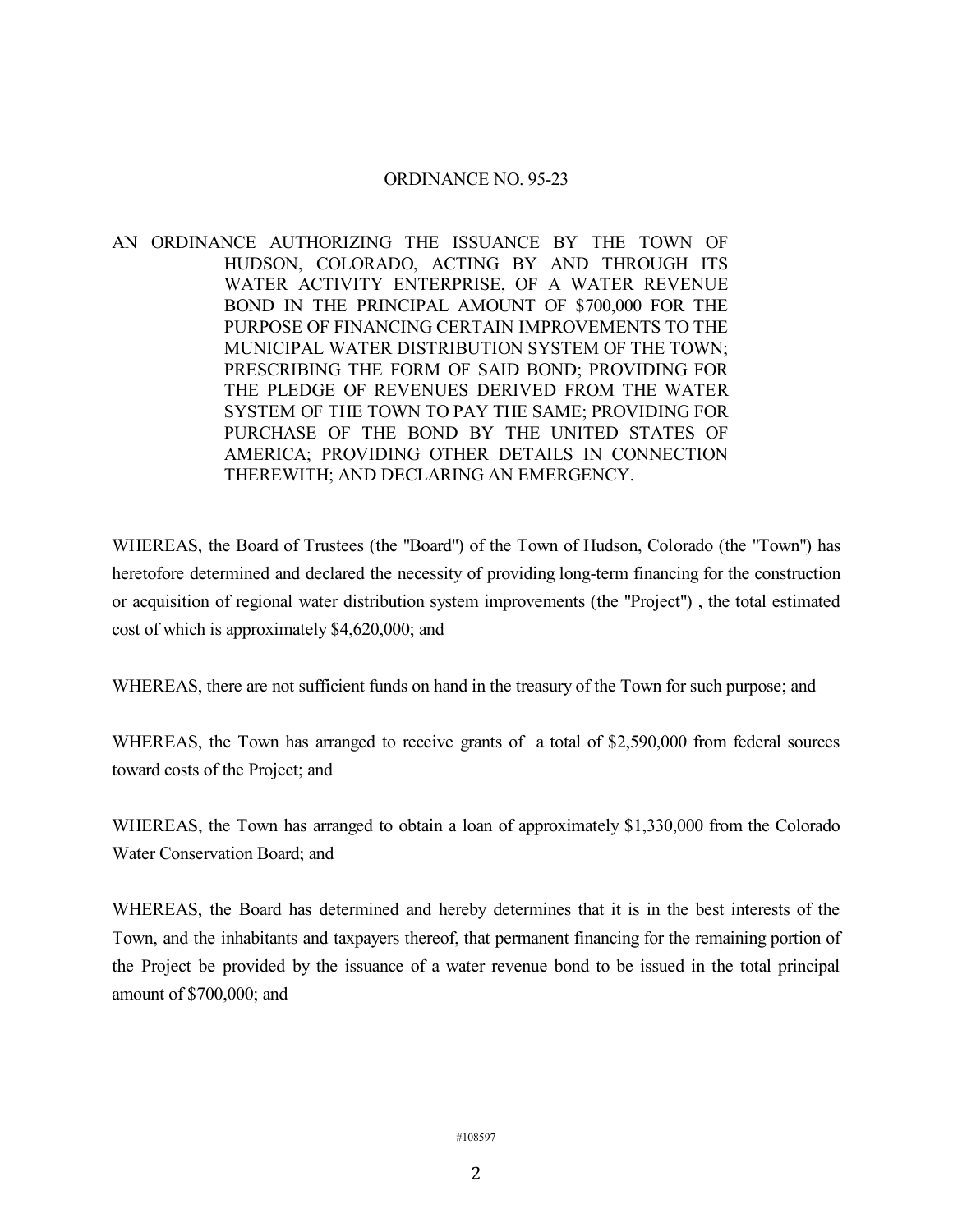WHEREAS, pursuant to '18-8-308, C.R.S., any known potential conflicting interests of the Board members were disclosed to the Colorado Secretary of State (the "Secretary of State',) and to the Board in writing at least 72 hours in advance of this meeting; additionally, in accordance with '24-18-110, C.R.S., the Board members have made-the required disclosure of any personal and private interests relating to the issuance of the Bond in writing to the Secretary of State and the Board prior to taking any action with respect to such bond issuance;

BE IT ORDAINED BY THE BOARD OF TRUSTEES OF THE TOWN OF HUDSON, COLORADO:

Section 1. Definitions. As used herein, the following terms shall have the respective meanings set forth below, unless the context indicates otherwise:

Bondowner: the registered owner of the Bond, as shown by the registration books maintained by the Bond Registrar.

Bond: the Water Revenue Bond, Series 1995, dated as of the date of the issuance and delivery of the Bond and issued in the principal amount of \$700,000 as authorized by this Ordinance.

Bond Registrar: the Town, or its successor, which shall perform the functions of bond registrar with respect to the Bond.

C.R.S.: the Colorado Revised Statutes, as amended and supplemented as of the date hereof.

Code: the Internal Revenue Code of 1986, as amended.

Board: the Board of Trustees of the Town, acting as such and as the board of directors of the Enterprise (defined hereinafter).

Enterprise: The Town of Hudson, Colorado, Water Activity Enterprise created by Ordinance No. 95- 20, duly adopted by the Board on August 23, 1995, as an emergency ordinance and effective as of such date.

Federal Securities: direct, non-callable obligations of the United States of America.

```
#108597
```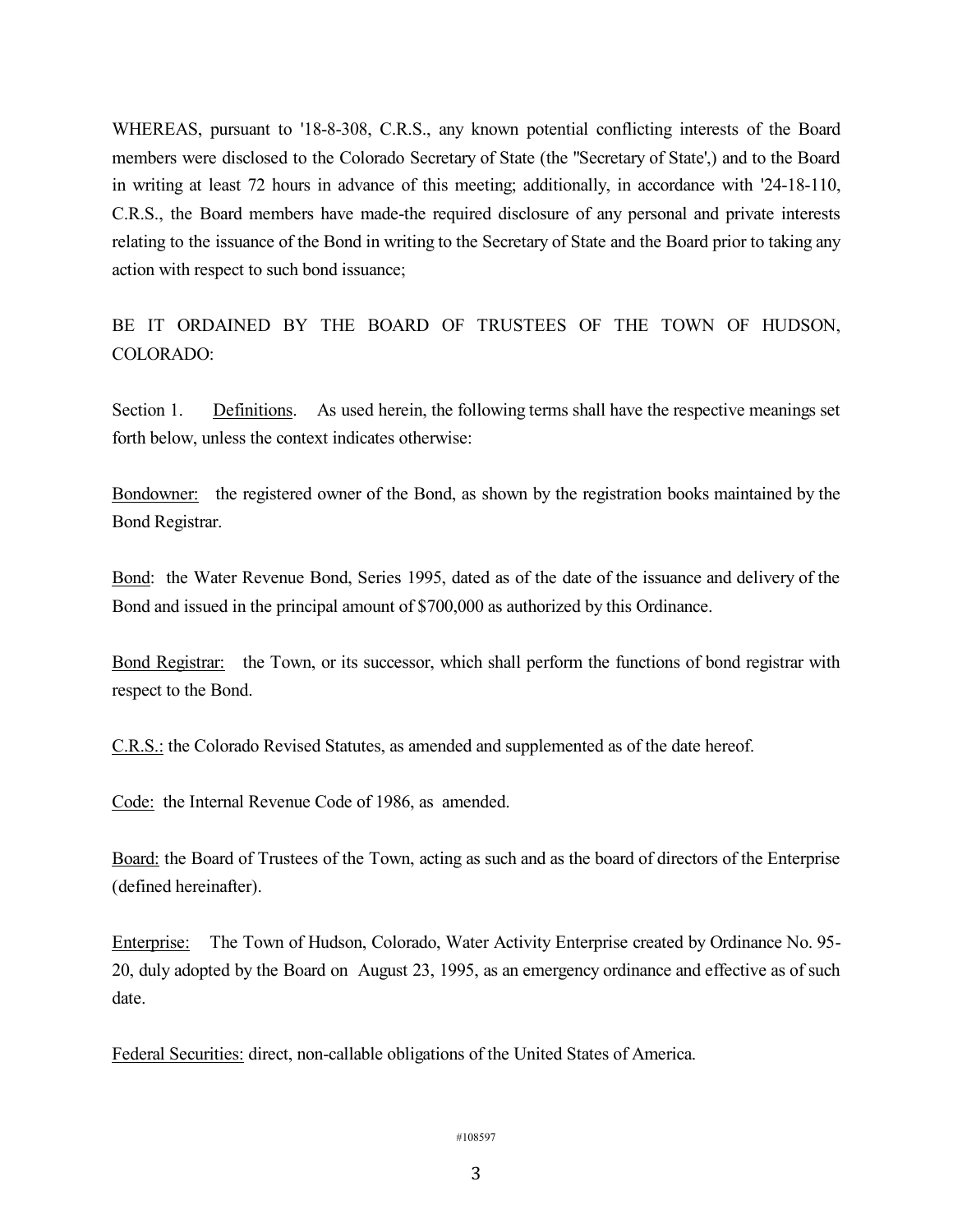Gross Revenues: all income and revenues directly or indirectly derived by the Town for the Enterprise fund from the operation and use of the System (defined hereinafter), or any part thereof, including without limitation, any rates, fees, tap fees, plant investment fees, tolls, and charges for the services furnished by, or the use of, the System, and all income attributable to any past or future dispositions of System property or rights or related contracts, settlements, or judgments, and includes investment income derived from the foregoing, except as otherwise expressly provided herein; provided however, that there shall be excluded from Gross Revenues any moneys borrowed and used for providing capital improvements; and any moneys received as grants or appropriations from the United States, the State of Colorado, or other sources, the use of which is limited or restricted by the grantor or donor to the provision of capital improvements or for other purposes resulting in the general unavailability thereof, except to the extent any such moneys shall be received as payments for the use of the System, services rendered thereby, the availability of any such service, or the disposal of any commodities therefrom.

Net Revenues: the Gross Revenues after deducting the Operation and Maintenance Expenses.

Operation and Maintenance Expenses: all reasonable and necessary current expenses of the Town, paid from or accrued to the Enterprise fund, including without limitation legal and overhead expenses of the Town directly related to the administration of the System, insurance premiums, audits, charges of depository banks and paying agents, professional services, salaries and administrative expenses, labor, and the cost of materials and supplies for current operation; provided however, that there shall be excluded from Operation and Maintenance Expenses any allowance for depreciation, payments in lieu of taxes or franchise fees, legal liabilities not based on contract, expenses incurred in connection with any bonds or other obligations issued to provide capital improvements, and charges for the accumulation of reserves.

Ordinance: this Ordinance which authorizes the issuance of the Bond.

Parity Lien Bonds: one or more series of additional bonds, notes, interim securities, or other obligations issued by the Town pursuant to Section 20 hereof having a lien on the Net Revenues which is on a parity with the lien of the Bond.

Paying Agent: the Town, or its successor, which shall perform the function of paying agent with respect to the Bond.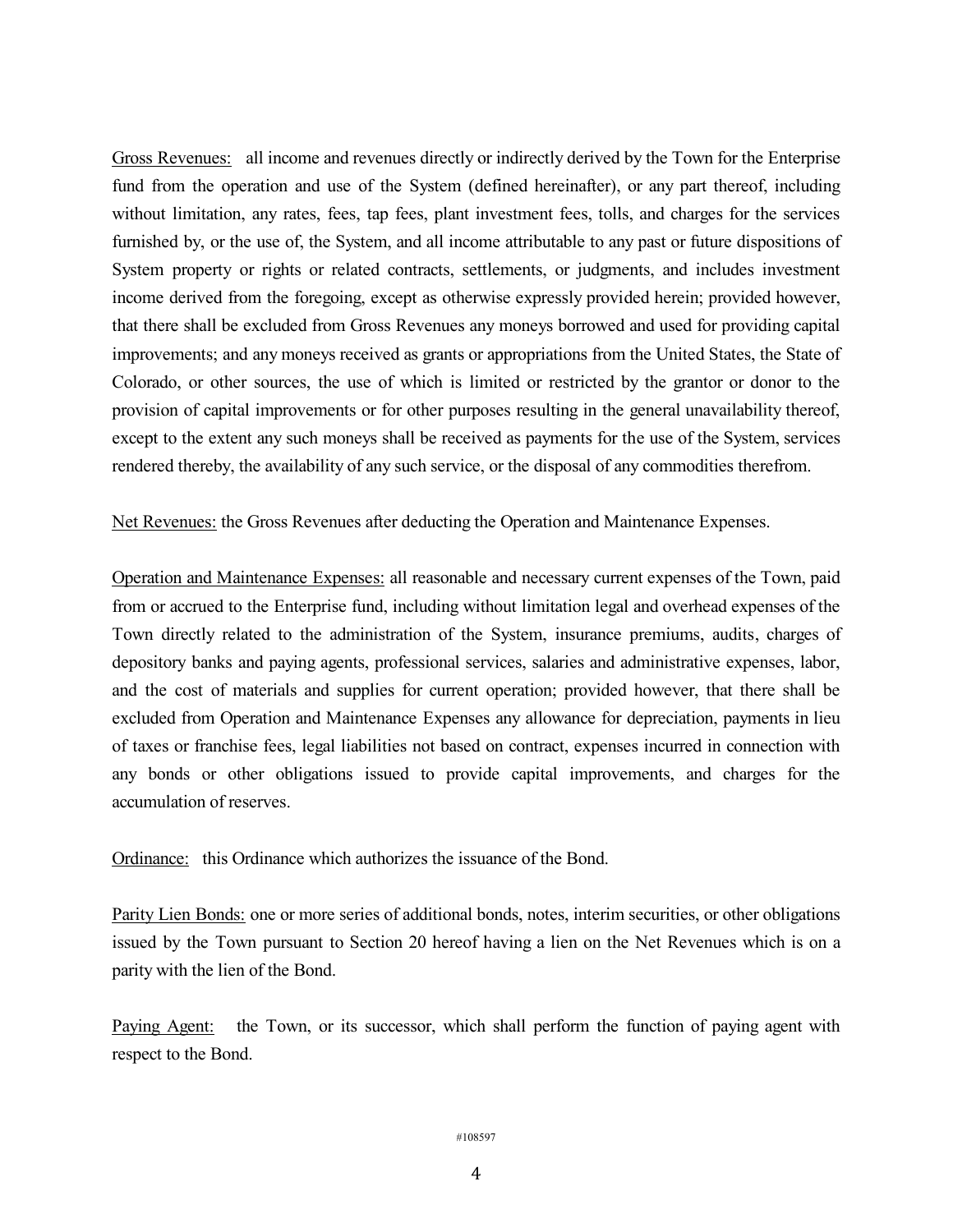Project: long-term financing for the construction or acquisition of certain System (defined hereinafter) improvements.

Record Date: the 15th day of the calendar month next preceding each interest payment date.

RUS: United States of America, acting through the Rural Utility Service, the original purchaser of the Bond.

Subordinate Lien Bonds: one or more series of additional bonds, notes, interim securities, or other obligations issued by the Town pursuant to Section 21 hereof having a lien on the Net Revenues which is subordinate or junior to the lien of the Bond.

System: the municipal water system of the Town.

Town: Town of Hudson, Weld County, Colorado, acting as such and as the Enterprise (defined hereinafter).

Section 2. Authorization; Special Obligation. In accordance with the Constitution of the State of Colorado; Title 31, Article 35, Part 4, C. R. S.; all other laws of the State of Colorado thereunto enabling; and the provisions of this Ordinance, there shall be issued a water revenue bond of the Town, payable solely out of and secured by an irrevocable pledge of the Net Revenues and the special funds created in this Ordinance for such purpose. The Bond shall be designated "Water Revenue Bond, Series 1995," and shall be issued in the original principal amount of \$700,000, for the purpose of financing the Project and paying the costs of issuance of the Bond. The Bond shall constitute an irrevocable, first, and prior lien upon the Net Revenues (but not necessarily an exclusive such lien) and the Net Revenues are pledged hereby to the payment of the Bond. The Bondowner may not look to any general or other fund for the payment of the Bond, except the designated special funds pledged therefor. The Bond shall not constitute or become a debt or an indebtedness of the Town within the meaning of

any constitutional or statutory provision or limitation; nor shall it be considered or held to be a general obligation of the Town but shall constitute its special obligation and that of the Enterprise.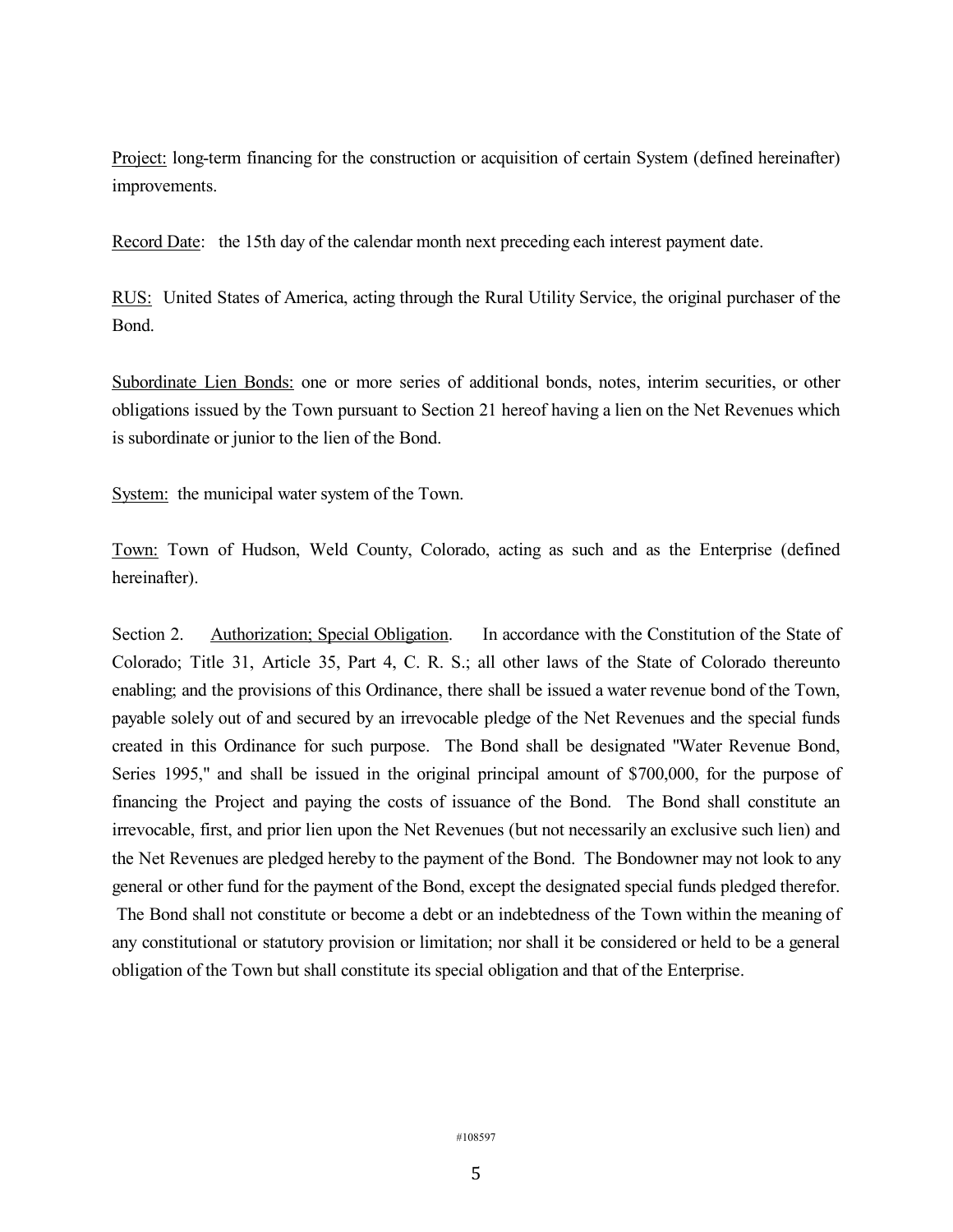Section 3. Bond Details. The Bond shall be issued only as a fully registered single Bond without coupons in the original denomination of \$700,000 to mature in installments as set forth below. Unless the Town shall otherwise direct, the registered Bond shall be numbered "R-1."

The Bond shall be dated as of the date of the issuance and delivery thereof and shall bear interest at the rate of 4.50% per annum from such date payable semiannually on each May 1 and November 1, commencing on May 1, 1996 and shall mature in installments of principal on May 1 and November 1 each year, as follows:

| <b>Payment Dates</b> | <b>Principal Amount</b> |
|----------------------|-------------------------|
| 5/1/96               | \$3,200                 |
| 11/1/96              | 3,300                   |
| 5/1/97               | 3,300                   |
| 11/1/97              | 3,400                   |
| 5/1/98               | 3,500                   |
| 11/1/98              | 3,600                   |
| 5/1/99               | 3,600                   |
| 11/1/99              | 3,800                   |
| 5/1/00               | 3,800                   |
| 11/1/00              | 3,900                   |
| 5/1/01               | 4,000                   |
| 11/1/01              | 4,100                   |
| 5/1/02               | 4,200                   |
| 11/1/02              | 4,300                   |
| 5/1/03               | 4,300                   |
| 11/1/03              | 4,500                   |
| 5/1/04               | 4,500                   |
| 11/1/04              | 4,700                   |
| 5/1/05               | 4,800                   |
| 11/1/05              | 4,900                   |
| 5/1/06               | 5,000                   |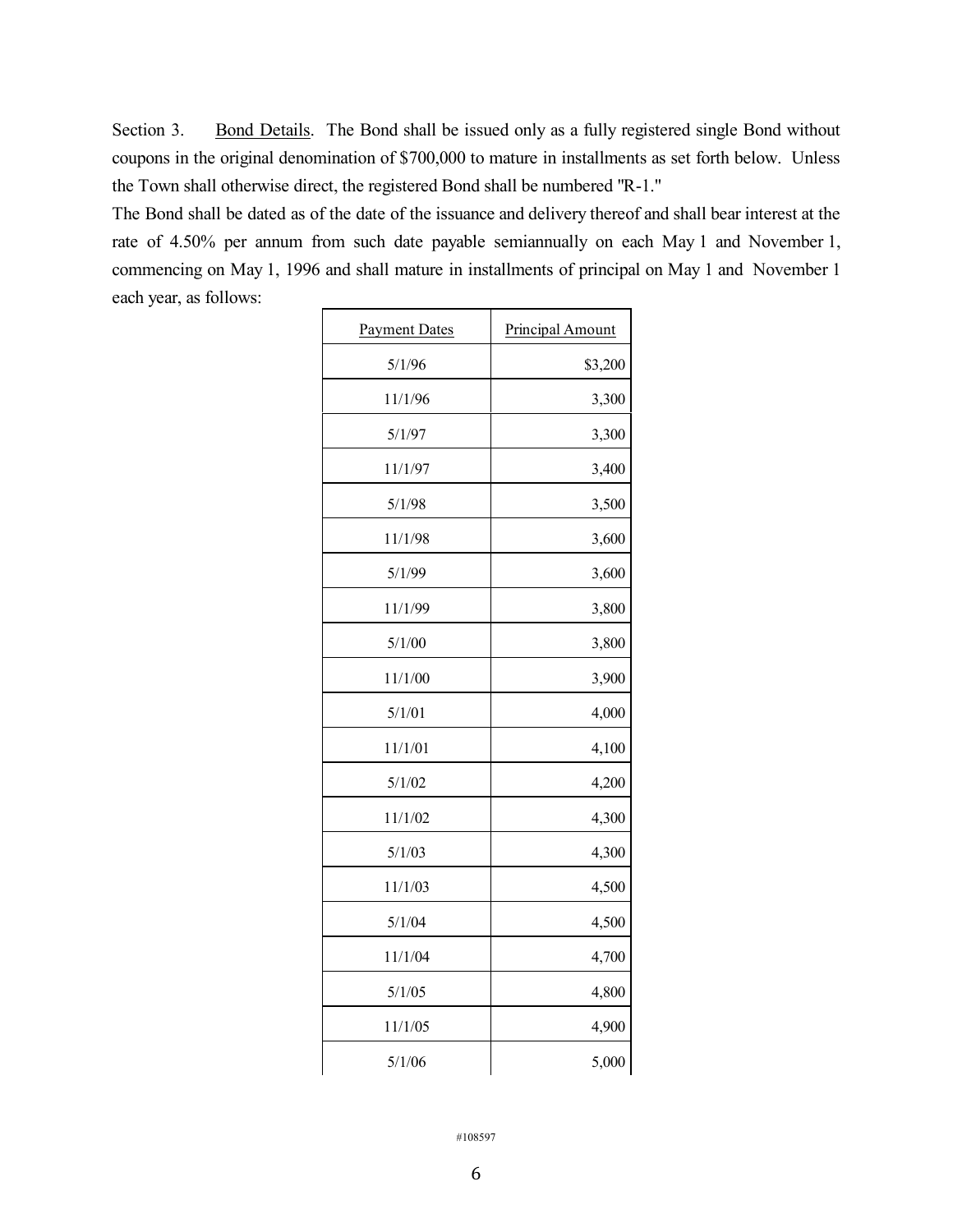| 11/1/06 | 5,100 |
|---------|-------|
| 5/1/07  | 5,200 |
| 11/1/07 | 5,300 |
| 5/1/08  | 5,500 |
| 11/1/08 | 5,600 |
| 5/1/09  | 5,700 |
| 11/1/09 | 5,800 |
| 5/1/10  | 6,000 |
| 11/1/10 | 6,100 |
| 5/1/11  | 6,200 |
| 11/1/11 | 6,400 |
| 5/1/12  | 6,500 |
| 11/1/12 | 6,700 |
| 5/1/13  | 6,800 |
| 11/1/13 | 7,000 |
| 5/1/14  | 7,100 |
| 11/1/14 | 7,300 |
| 5/1/15  | 7,400 |
| 11/1/15 | 7,600 |
| 5/1/16  | 7,800 |
| 11/1/16 | 8,000 |
| 5/1/17  | 8,100 |
| 11/1/17 | 8,300 |
| 5/1/18  | 8,500 |
| 11/1/18 | 8,700 |
| 5/1/19  | 8,900 |
| 11/1/19 | 9,100 |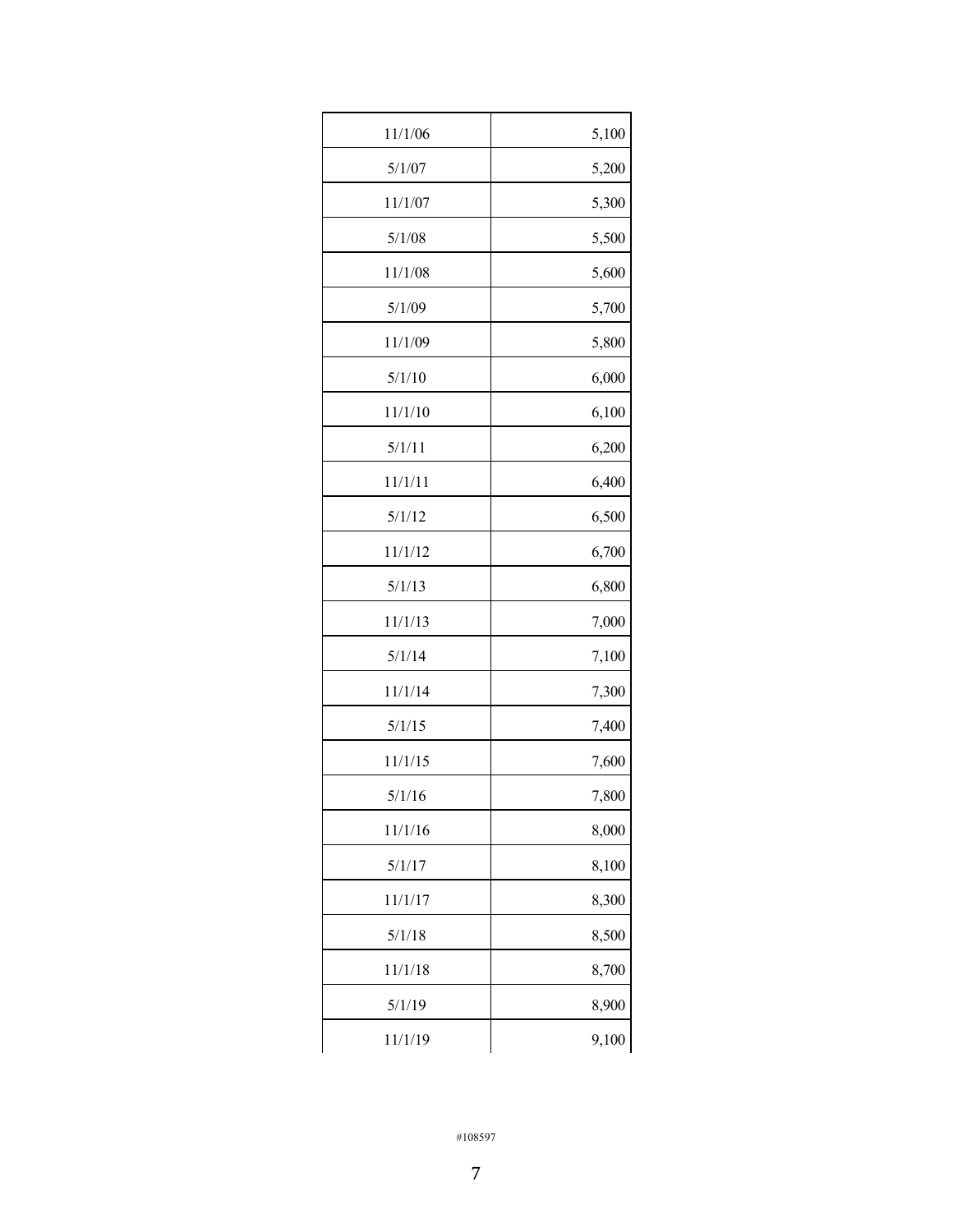| 5/1/20  | 9,300  |
|---------|--------|
| 11/1/20 | 9,500  |
| 5/1/21  | 9,700  |
| 11/1/21 | 10,000 |
| 5/1/22  | 10,100 |
| 11/1/22 | 10,400 |
| 5/1/23  | 10,600 |
| 11/1/23 | 10,900 |
| 5/1/24  | 11,100 |
| 11/1/24 | 11,400 |
| 5/1/25  | 11,600 |
| 11/1/25 | 11,900 |
| 5/1/26  | 12,100 |
| 11/1/26 | 12,400 |
| 5/1/27  | 12,700 |
| 11/1/27 | 13,000 |
| 5/1/28  | 13,300 |
| 11/1/28 | 13,600 |
| 5/1/29  | 13,900 |
| 11/1/29 | 14,200 |
| 5/1/30  | 14,500 |
| 11/1/30 | 14,800 |
| 5/1/31  | 15,200 |
| 11/1/31 | 15,500 |
| 5/1/32  | 15,900 |
| 11/1/32 | 16,200 |
| 5/1/33  | 16,600 |
|         |        |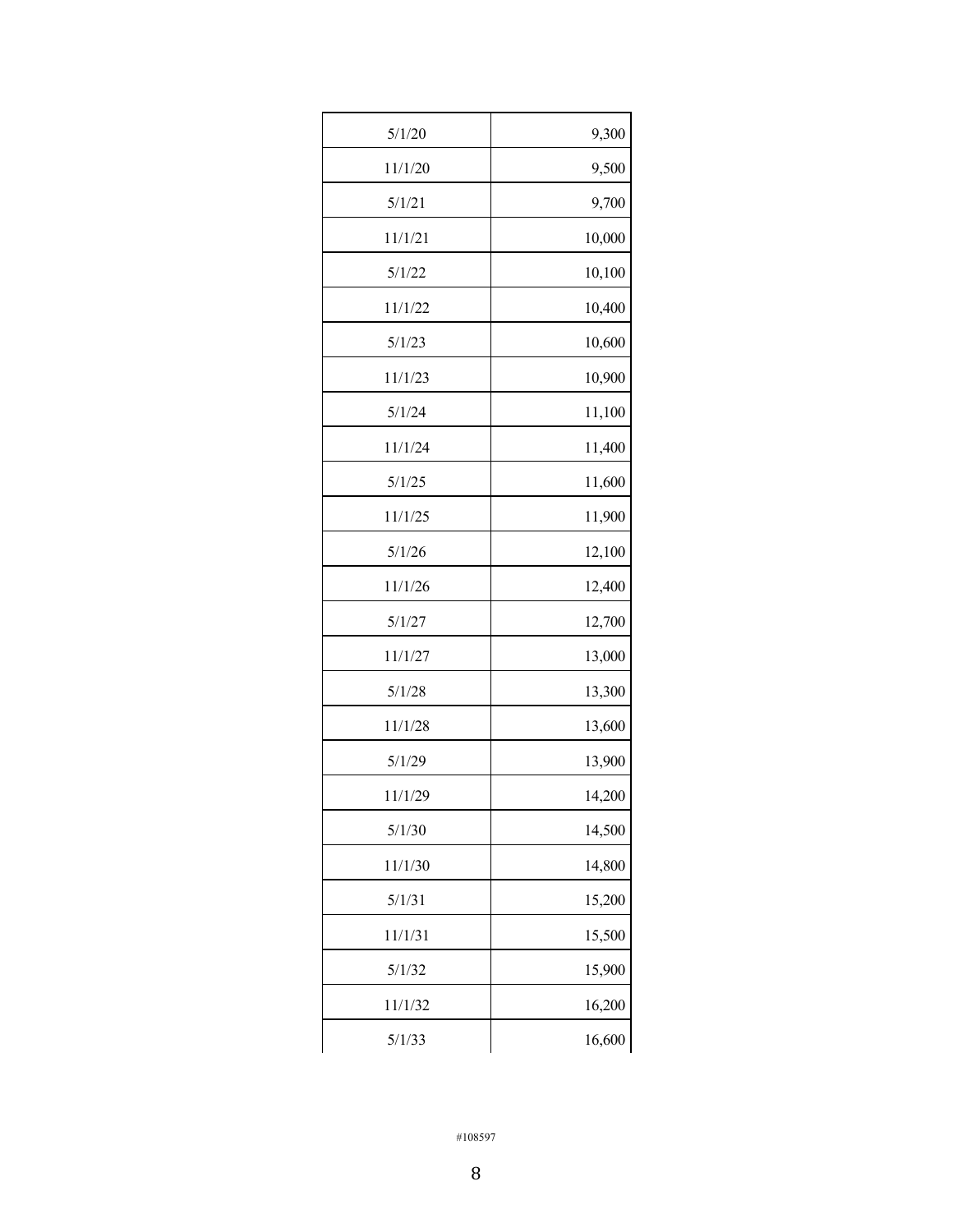| 11/1/33 | 17,000 |
|---------|--------|
| 5/1/34  | 17,300 |
| 11/1/34 | 17,800 |
| 5/1/35  | 18,100 |
| 11/1/35 | 18,000 |

The maximum net effective interest rate authorized for this Bond is 4.50% per annum. The actual net effective interest rate of the Bond does not exceed such amount.

Section 4. Payment of Bond; Paying Agent and Bond Registrar. The installments of principal of the Bond are payable in lawful money of the United States of America to the registered owner of the Bond by the Paying Agent. Notwithstanding anything contained in this ordinance to the contrary, interest on the Bond is payable to the person in whose name such Bond is registered, at his address as it appears on the registration books maintained by or on behalf of the Town by the Bond Registrar, at the close of business on the Record Date, irrespective of any transfer or exchange of such Bond subsequent to such Record Date and prior to such interest payment date. Such payment and the payment of each installment of principal shall be made by wire transfer or other means that assures that good funds are received by the registered owner on or before the interest payment date. For so long as the Bond is registered in the name of the United States of America, such payment shall be made to RUS at Room E-100, 655 Parfet Street, Lakewood, Colorado, 80215, or such other place as shall be determined by RUS. The final installment of principal and interest due on this Bond shall be made, or the Bond shall be redeemed prior to its maturity, only upon presentation and surrender of this Bond to the Paying Agent.

If the date for making any payment or performing any action hereunder shall be a legal holiday or a day on which the principal office of the Paying Agent or Bond Registrar is authorized or required by law to remain closed, such payment may be made or act performed on the next succeeding day which is not a legal holiday or a day on which the principal office of the Paying Agent of Bond Registrar is authorized or required by law to remain closed.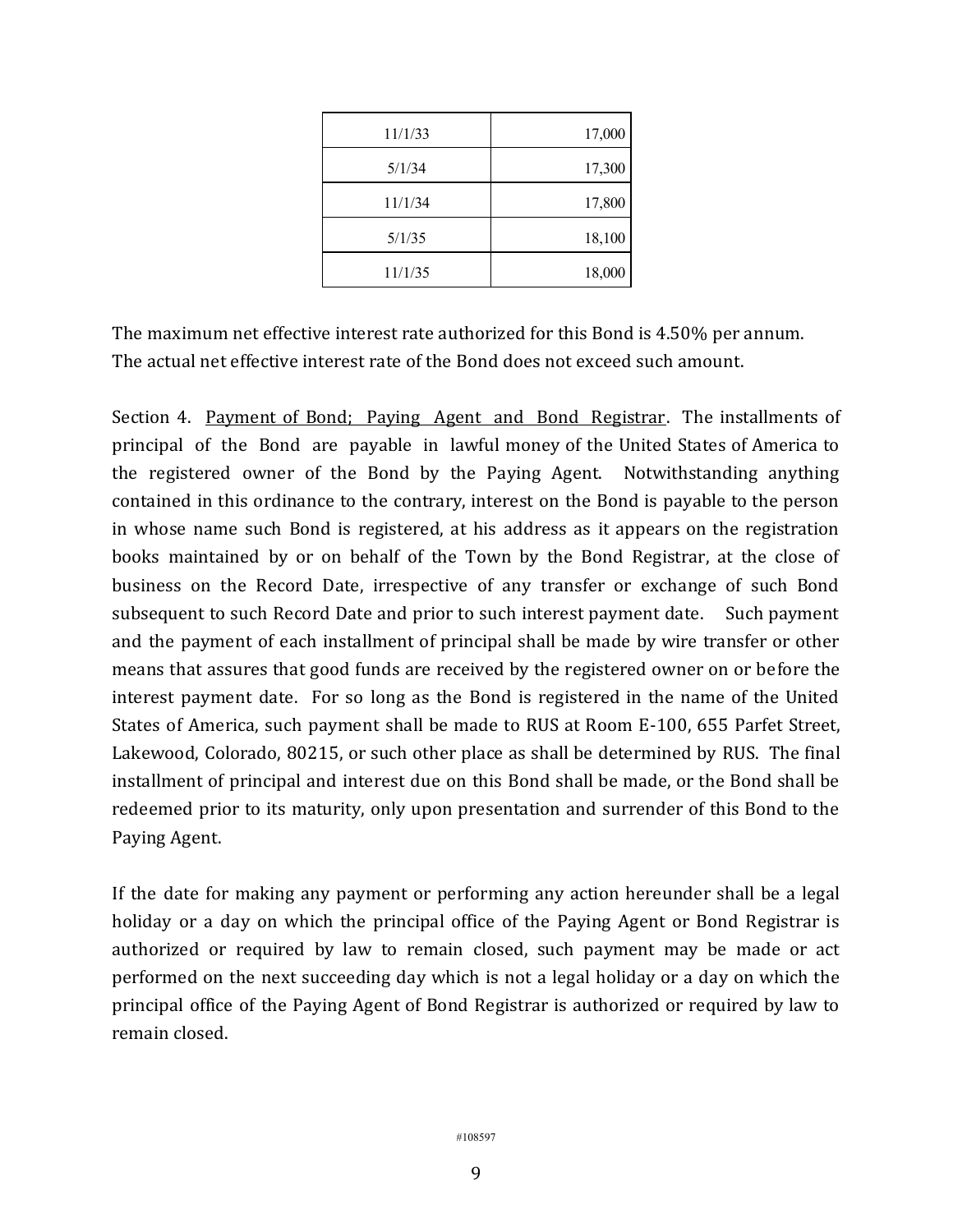Section 5. Prior Redemption. The Bond is subject to redemption prior to maturity, at the option of the Town, as a whole or in part, at any time, upon payment of par and accrued interest, without redemption premium.

In the event the Bond is called for redemption as aforesaid, notice thereof will be given by the Bond Registrar by mailing a copy of the redemption notice by first class mail (postage prepaid) , not less than thirty (30) days prior to the date fixed for redemption, to the registered owner of the Bond at the address shown on the registration books maintained by or on behalf of the Town by the Bond Registrar. The Bond, when so called for redemption, will cease to bear interest after the specified redemption date, provided funds for its redemption are on deposit at the place of payment at the time.

Section 6. Form and Execution of Bond. The Bond shall be signed with the manual signature of the Mayor of the Town, countersigned with the manual signature of the Treasurer of the Town, sealed with the impression of the seal of the Town, and attested with the manual signature of the Town Clerk. Should any officer whose manual signature appears on the Bond cease to be such officer before delivery of the Bond to the purchaser thereof, such manual signature shall nevertheless be valid and sufficient for all purposes. The Bond may contain a reproduction of the opinion of bond counsel as to the Bond and a

certification of such opinion by the Town Clerk.

The Bond shall be in substantially the following form: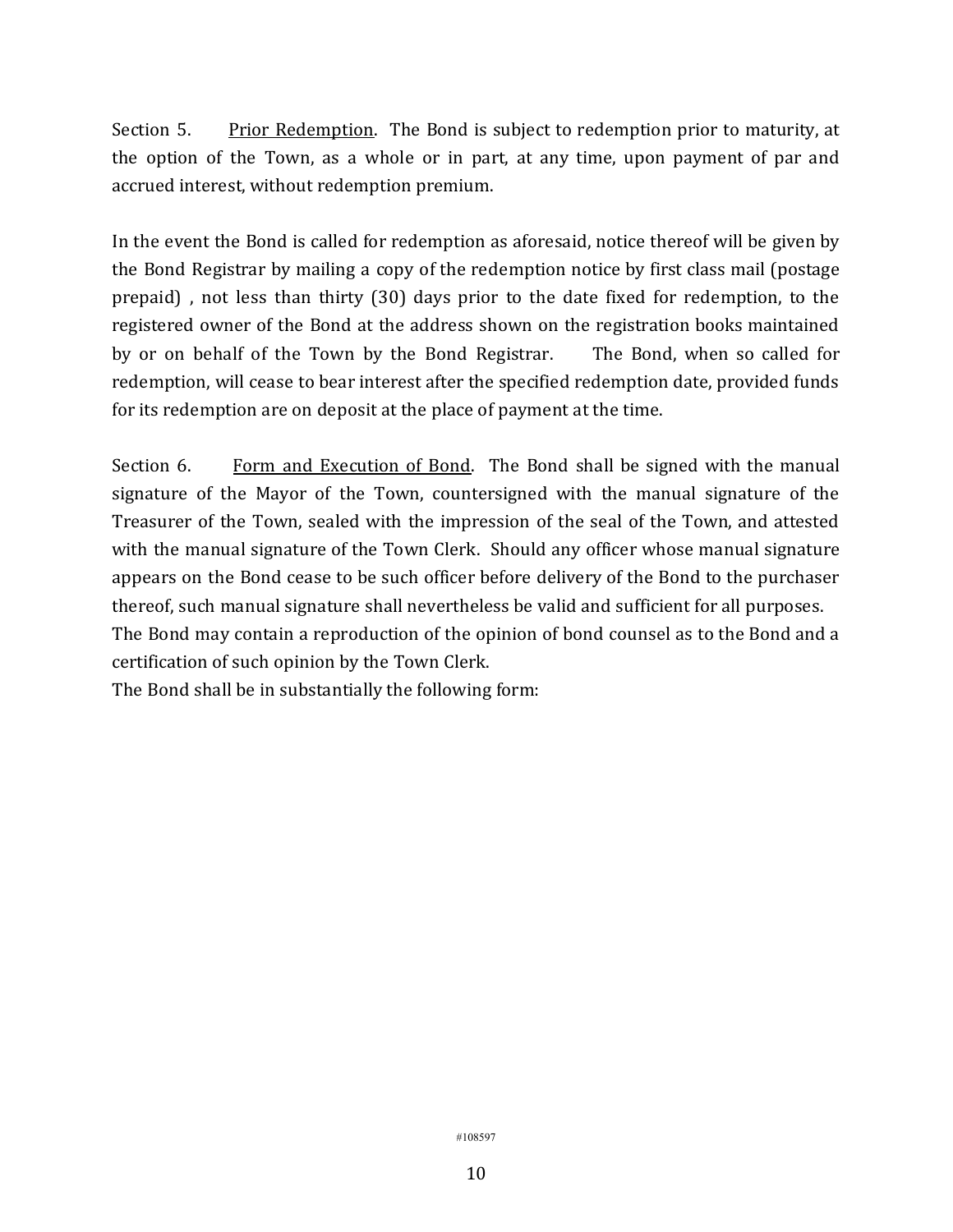[Form of Bond]

 $\text{No. } \text{R-1}$  \$700,000

### UNITED STATES OF AMERICA STATE OF COLORADO COUNTY OF WELD

### TOWN OF HUDSON ACTING BY AND THROUGH ITS WATER ACTIVITY ENTERPRISE

#### WATER REVENUE BOND, SERIES 1995

#### REGISTERED OWNER: UNITED STATES OF AMERICA

#### PRINCIPAL AMOUNT: SEVEN HUNDRED THOUSAND DOLLARS

The Board of Trustees of the Town of Hudson (the "Town"), in the County of Weld and State of Colorado, a statutory Town and municipal corporation duly organized and operating under the constitution and laws of the State of Colorado, acting as such and as the board of directors of the Town of Hudson, Colorado, Water Activity Enterprise (the "Enterprise") , for value received, hereby promises to pay to the registered owner named above, or registered assigns, solely from the special funds described herein, on December 1 in the years and installments set forth below or on the date of prior redemption, the principal amount specified above. In like manner the Town promises to pay interest on such principal amount (computed on the basis of a 365-day year) from the interest payment date next preceding the date of registration and authentication of this Bond, unless this Bond is registered and authenticated prior to May 1, 1996, in which event this Bond shall bear interest from the dated date hereof, at the interest rate of four and onehalf percent (4.50%) per annum. Interest on this Bond is payable semiannually on May 1 and November 1 each year, commencing on May 1, 1996, until the principal amount hereof has been paid pursuant to the installment schedule set forth below or until prior redemption hereof.

The principal amount of this Bond shall mature on May 1 and November 1 in the years and installments as follows:

| <b>Payment Dates</b> | Principal Amount |
|----------------------|------------------|
| 5/1/96               | \$3,200          |
| 11/1/96              | 3,300            |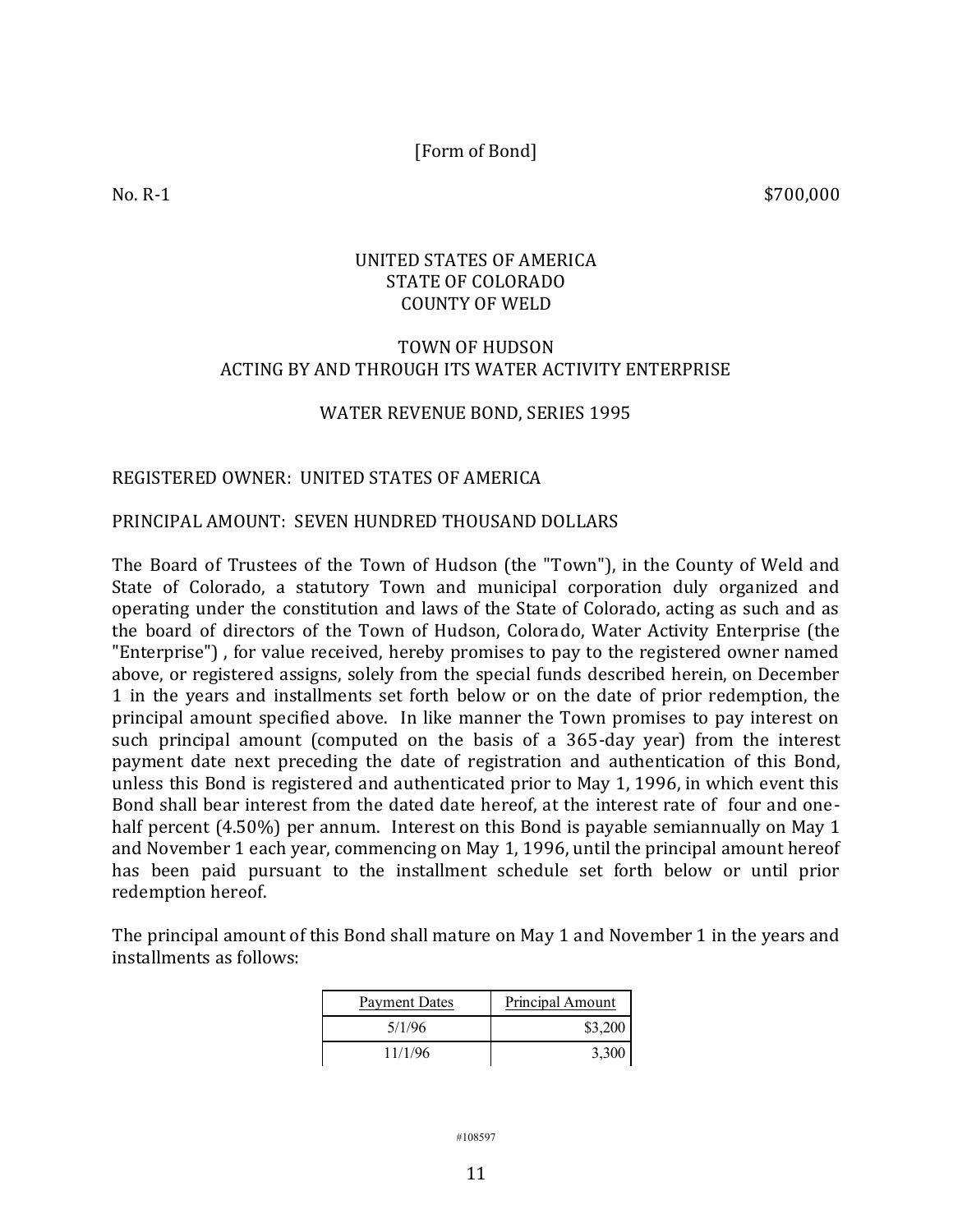| 5/1/97  | 3,300 |
|---------|-------|
| 11/1/97 | 3,400 |
| 5/1/98  | 3,500 |
| 11/1/98 | 3,600 |
| 5/1/99  | 3,600 |
| 11/1/99 | 3,800 |
| 5/1/00  | 3,800 |
| 11/1/00 | 3,900 |
| 5/1/01  | 4,000 |
| 11/1/01 | 4,100 |
| 5/1/02  | 4,200 |
| 11/1/02 | 4,300 |
| 5/1/03  | 4,300 |
| 11/1/03 | 4,500 |
| 5/1/04  | 4,500 |
| 11/1/04 | 4,700 |
| 5/1/05  | 4,800 |
| 11/1/05 | 4,900 |
| 5/1/06  | 5,000 |
| 11/1/06 | 5,100 |
| 5/1/07  | 5,200 |
| 11/1/07 | 5,300 |
| 5/1/08  | 5,500 |
| 11/1/08 | 5,600 |
| 5/1/09  | 5,700 |
| 11/1/09 | 5,800 |
| 5/1/10  | 6,000 |
| 11/1/10 | 6,100 |
| 5/1/11  | 6,200 |
| 11/1/11 | 6,400 |
| 5/1/12  | 6,500 |
| 11/1/12 | 6,700 |
| 5/1/13  | 6,800 |
| 11/1/13 | 7,000 |
| 5/1/14  | 7,100 |
| 11/1/14 | 7,300 |
| 5/1/15  | 7,400 |
| 11/1/15 | 7,600 |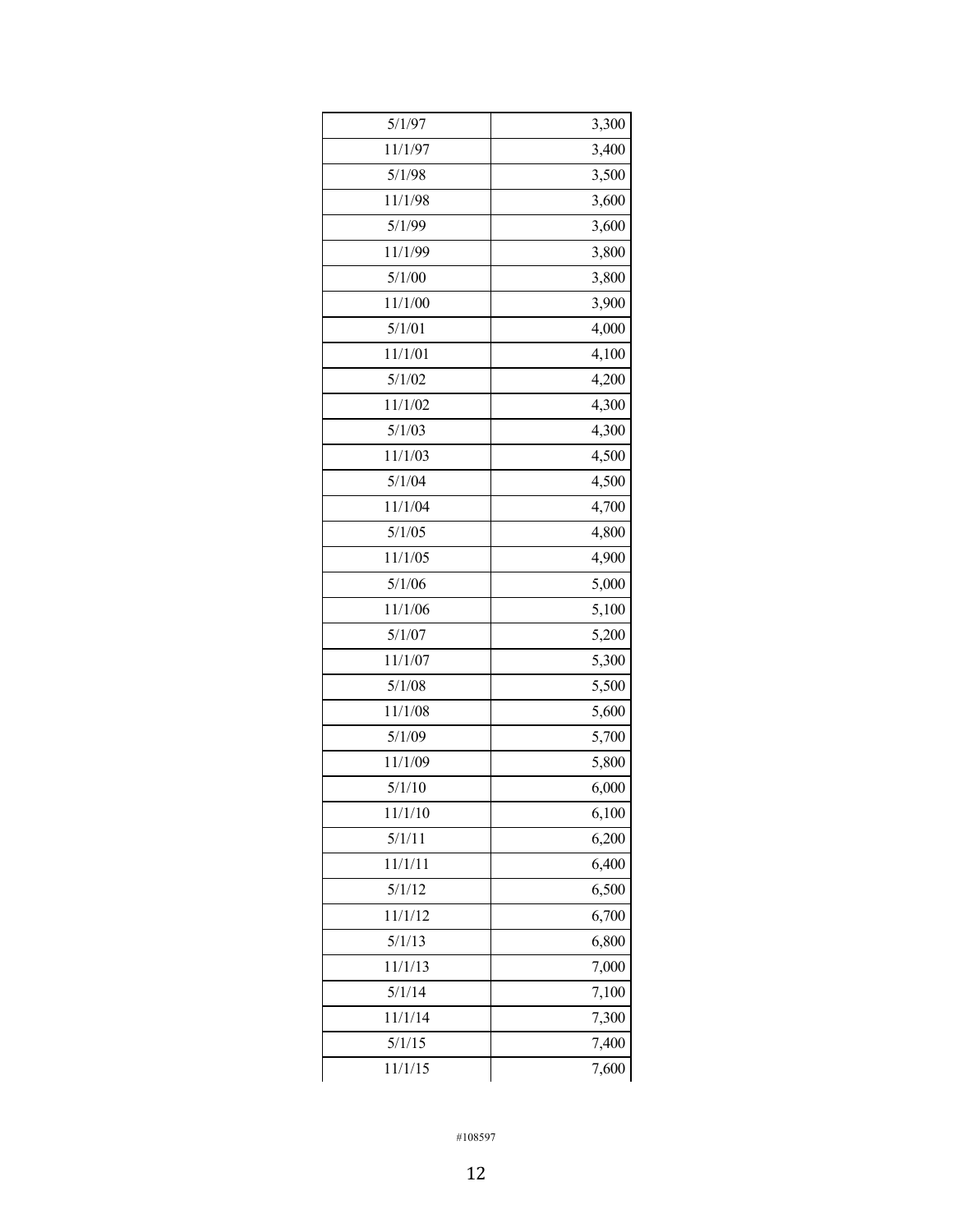| 5/1/16  | 7,800  |
|---------|--------|
| 11/1/16 | 8,000  |
| 5/1/17  | 8,100  |
| 11/1/17 | 8,300  |
| 5/1/18  | 8,500  |
| 11/1/18 | 8,700  |
| 5/1/19  | 8,900  |
| 11/1/19 | 9,100  |
| 5/1/20  | 9,300  |
| 11/1/20 | 9,500  |
| 5/1/21  | 9,700  |
| 11/1/21 | 10,000 |
| 5/1/22  | 10,100 |
| 11/1/22 | 10,400 |
| 5/1/23  | 10,600 |
| 11/1/23 | 10,900 |
| 5/1/24  | 11,100 |
| 11/1/24 | 11,400 |
| 5/1/25  | 11,600 |
| 11/1/25 | 11,900 |
| 5/1/26  | 12,100 |
| 11/1/26 | 12,400 |
| 5/1/27  | 12,700 |
| 11/1/27 | 13,000 |
| 5/1/28  | 13,300 |
| 11/1/28 | 13,600 |
| 5/1/29  | 13,900 |
| 11/1/29 | 14,200 |
| 5/1/30  | 14,500 |
| 11/1/30 | 14,800 |
| 5/1/31  | 15,200 |
| 11/1/31 | 15,500 |
| 5/1/32  | 15,900 |
| 11/1/32 | 16,200 |
| 5/1/33  | 16,600 |
| 11/1/33 | 17,000 |
| 5/1/34  | 17,300 |
| 11/1/34 | 17,800 |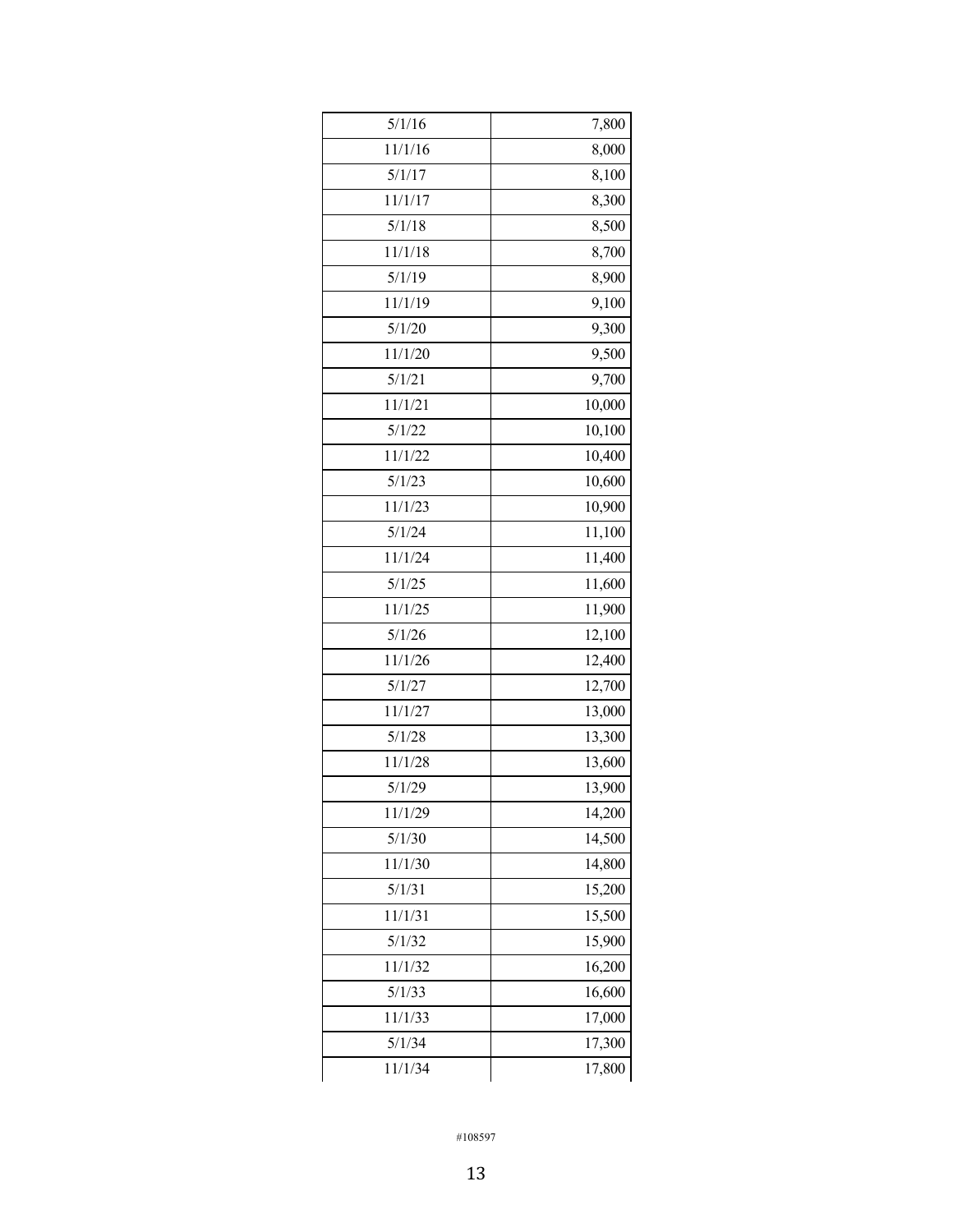| 5/1/35  | 18,100 |
|---------|--------|
| 11/1/35 | 18,000 |

The principal installments of this Bond are payable in lawful money of the United States of America to the registered owner thereof by the Town, in Hudson, Colorado, or its successor, as Paying Agent.

Payment of each installment of principal and of the interest hereon shall be made to the registered owner hereof whose name shall appear on the registration books of the Town maintained by or on behalf of the Town by the Town, in Hudson, Colorado, or its successor, as Bond Registrar, at the close of business on the 15th day of the calendar month next preceding each interest payment date (the "Record Date") , and shall be paid by wire transfer or other means that assures that good funds are received by the registered owner on or before the interest payment date at his address as it appears on such registration books. For so long as this Bond is registered in the name of the United States of America, the original purchaser hereof, such payment shall be made to RUS at Room E-100, 655 Parfet Street, Lakewood, Colorado, 80215, or such other place as shall be determined by RUS. The final installment of principal and interest due on this Bond shall be made, or the Bond shall be redeemed prior to its maturity, only upon presentation and surrender of this Bond to the Paying Agent.

If the date for making any payment or performing any action shall be a legal holiday or a day on which the principal office of the Paying Agent is authorized or required by law to remain closed, such payment may be made or act performed on the next succeeding day which is not a legal holiday or a day on which the principal office of the Paying Agent or Bond Registrar is authorized or required by law to remain closed.

This Bond is subject to redemption prior to maturity, at the option of the Town, as a whole or in part, at any time, upon payment of par and accrued interest, without redemption premium.

This Bond is issued by the Board of Trustees of the Town, acting as such and as the board of directors of the Enterprise, for the purpose of financing the construction or acquisition of municipal water system improvements, by virtue of and in full conformity with the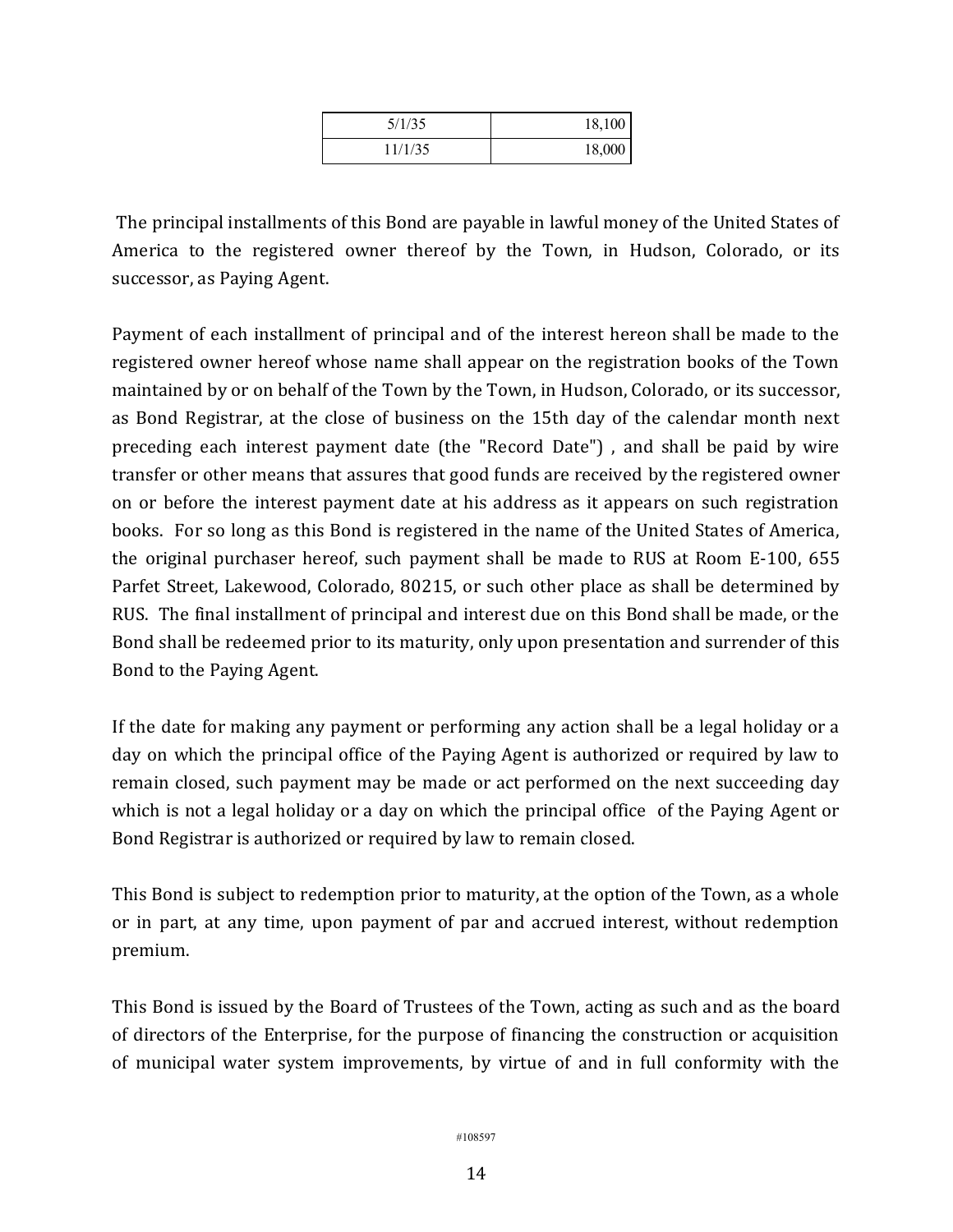Constitution of the State of Colorado; Title 31, Article 35, Part 4, C.R.S.; and all other laws of the State of Colorado thereunto enabling, and pursuant to the duly adopted Ordinance authorizing the issuance of this Bond (the "Bond Ordinance"). It is hereby recited, certified, and warranted that all of the requirements of law have been complied with fully by the proper officers in issuing this Bond.

It is further recited, certified, and warranted that the issuance of this Bond was authorized by the Bond Ordinance adopted and approved by the Board of Trustees of the Town acting as such and as the board of directors of the Enterprise, prior to the issuance hereof; and that the Town has created and shall maintain the special funds referred to above, shall deposit therein out of the Net Revenues the amounts specified in the Bond Ordinance, and shall pay out of such special funds, as an irrevocable charge thereon, the principal of and interest on this Bond in the manner provided by the Bond Ordinance. For a description of such funds, the Net Revenues, the manner in which the Bond Ordinance may be amended, and the nature and extent of the security afforded thereby for the payment of this Bond, reference is made to the Bond Ordinance.

This Bond does not constitute a debt or indebtedness of the Town within the meaning of any constitutional or statutory provision or limitation, and shall not be considered or held to be a general obligation of the Town.

Notice of prior redemption of this Bond shall be given by mailing a copy of the redemption notice, not less than thirty (30) days prior to the date fixed for redemption, to the registered owner of this Bond at the address shown on the registration books maintained by the Bond Registrar, in the manner set forth in the authorizing Bond Ordinance. The Bond, when called for redemption, will cease to bear interest after the specified redemption date, provided funds for its redemption are on deposit at the place of payment at that time.

The Town and the Bond Registrar shall not be required to issue or transfer the Bond: (a) during a period beginning at the close of business on the Record Date and ending at the opening of business on the first business day following the ensuing interest payment date, or (b) during the period beginning at the opening of business on a date forty-five (45) days prior to the date of any redemption of the Bond and ending at the opening of business on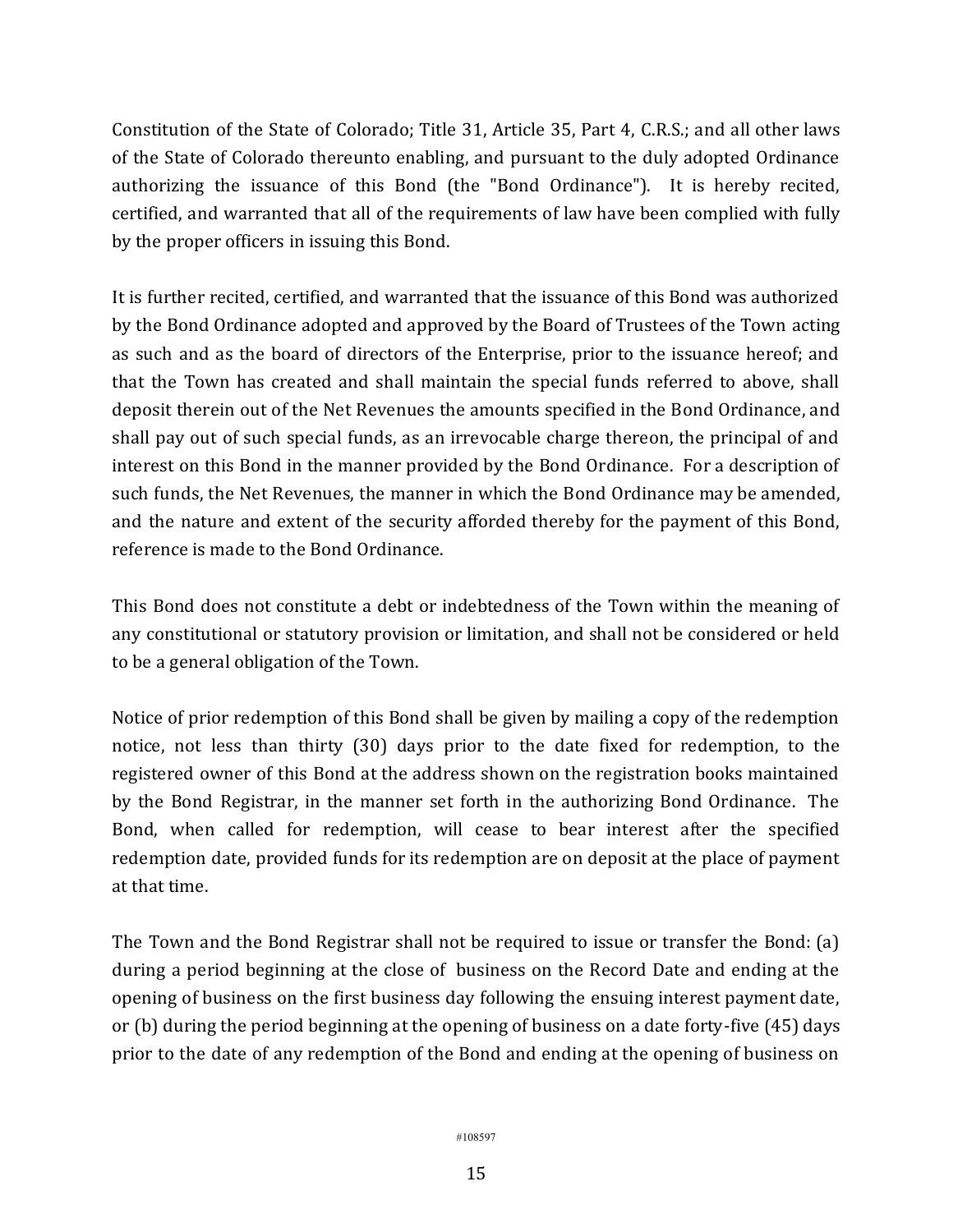the first business day following the day on which the applicable notice of redemption is mailed. The Bond Registrar shall not be required to transfer the Bond once it has been called for redemption.

This Bond is transferable by the registered owner hereof in person or by his attorney duly authorized in writing, at the principal office of the Bond Registrar, but only in the manner, subject to the limitations, and upon payment of the charges provided in the authorizing Bond Ordinance and upon surrender and cancellation of this Bond. This Bond may be transferred upon the registration books upon delivery to the Bond Registrar of this Bond, accompanied by a written instrument or instruments of transfer in form and with guaranty of signature satisfactory to the Bond Registrar, duly executed by the owner of this Bond or his attorney-in-fact or legal representative, containing written instructions as to the details of the transfer of the Bond, along with the social security number or federal employer identification number of such transferee. In the event of the transfer of this Bond, the Bond Registrar shall enter the transfer of ownership in the registration books and shall authenticate and deliver in the name of the transferee or transferees a new fully registered Bond or Bonds of authorized denominations of the same maturity and interest rate for the aggregate principal amount which the registered owner is entitled to receive at the earliest practicable time. The Bond Registrar shall charge the owner of this Bond for every such transfer an amount sufficient to reimburse it for its reasonable fees and for any tax or other governmental charge required to be paid with respect to such transfer.

This Bond shall not be valid or become obligatory for any purpose or be entitled to any security or benefit under the authorizing Bond Ordinance until the certificate of authentication hereon shall have been signed by the Bond Registrar.

IN TESTIMONY WHEREOF, the Board of Trustees of the Town of Hudson has caused this Bond to be signed with the manual signature of the Mayor of the Town, countersigned with the manual signature of the Treasurer of the Town, sealed with the seal of the Town, and attested with the manual signature of the Town Clerk, all as of the 25th day of October, 1995.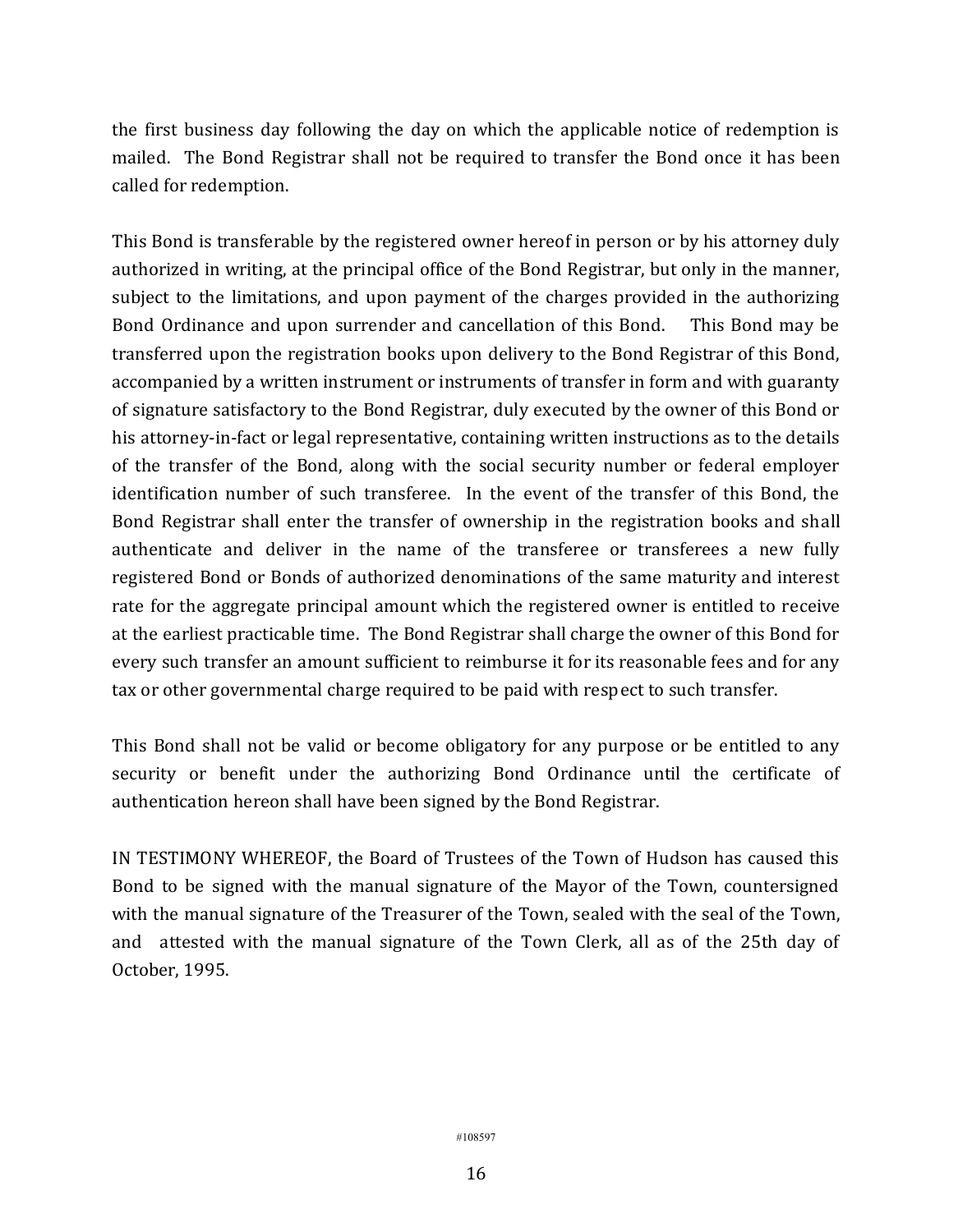COUNTY, COLORADO

(S E A L) TOWN OF HUDSON, WELD

By: (manual signature) Mayor

ATTEST:

By: (manual signature) Town Clerk

COUNTERSIGNED:

By: (manual signature) **Treasurer** 

[Form of Bond Registrar's Certificate of Authentication]

# CERTIFICATE OF AUTHENTICATION

This Bond is the only Bond of the issue described in the within mentioned Bond Ordinance.

TOWN OF HUDSON,

Date of Registration and Authentication:

WELD, COLORADO

Authorized Signatory

By: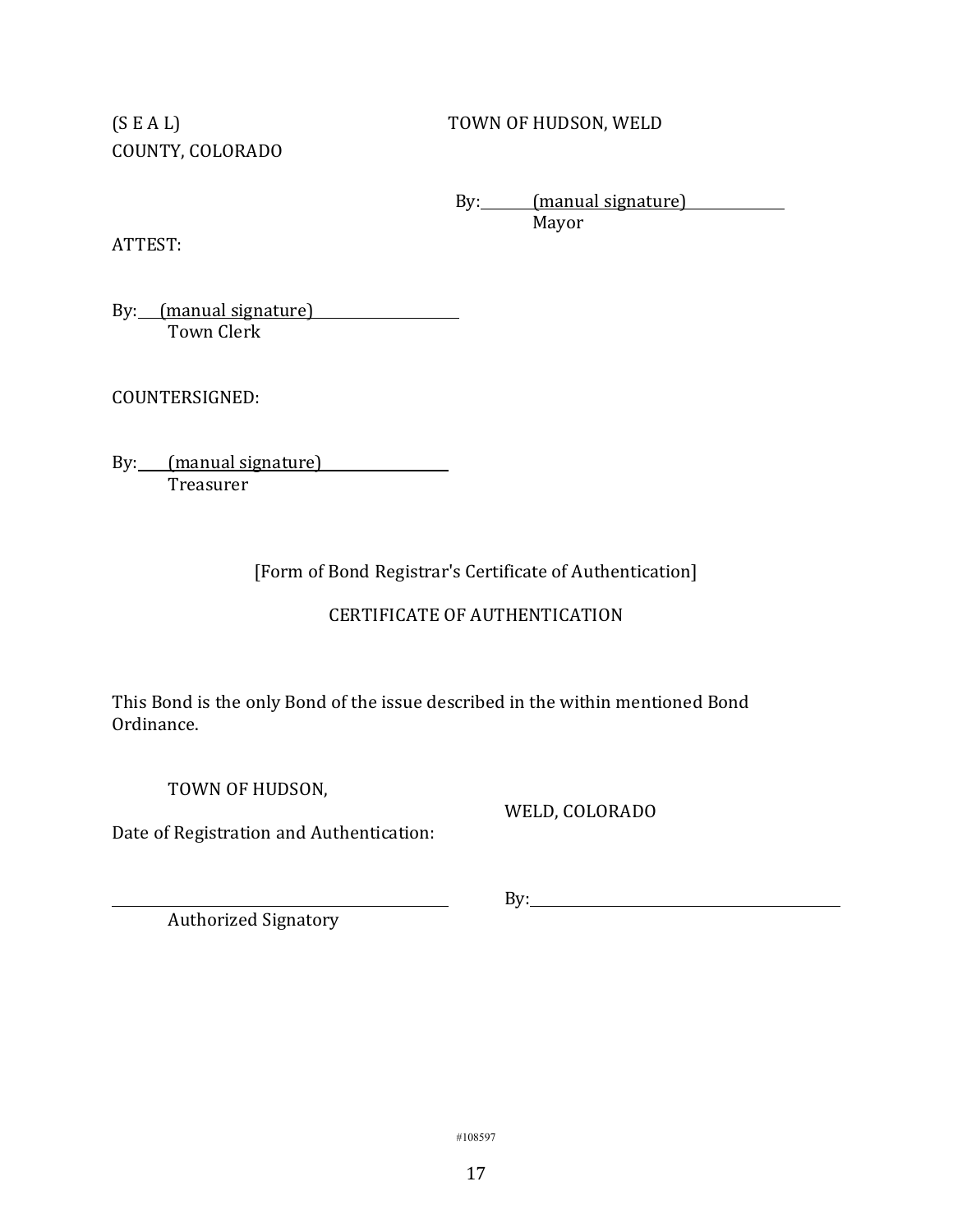# [Form of Transfer]

ASSIGNMENT

FOR VALUE RECEIVED, the undersigned sells, assigns, and transfers unto

SOCIAL SECURITY OR FEDERAL EMPLOYER IDENTIFICATION NUMBER OF ASSIGNEE

(Name and Address of Assignee)

the within Bond and does hereby irrevocably constitute and appoint **EXECUTE:** attorney, to transfer said Bond on the books kept for registration thereof with full power of substitution in the premises.

Dated:

Signature of Registered Owner:

NOTICE: The signature to- this assignment must correspond with the name of the registered owner as it appears upon the face of the within Bond in every particular, without alteration or enlargement or any change whatever.

Signature guaranteed:

(Bank, Trust Company, or Firm)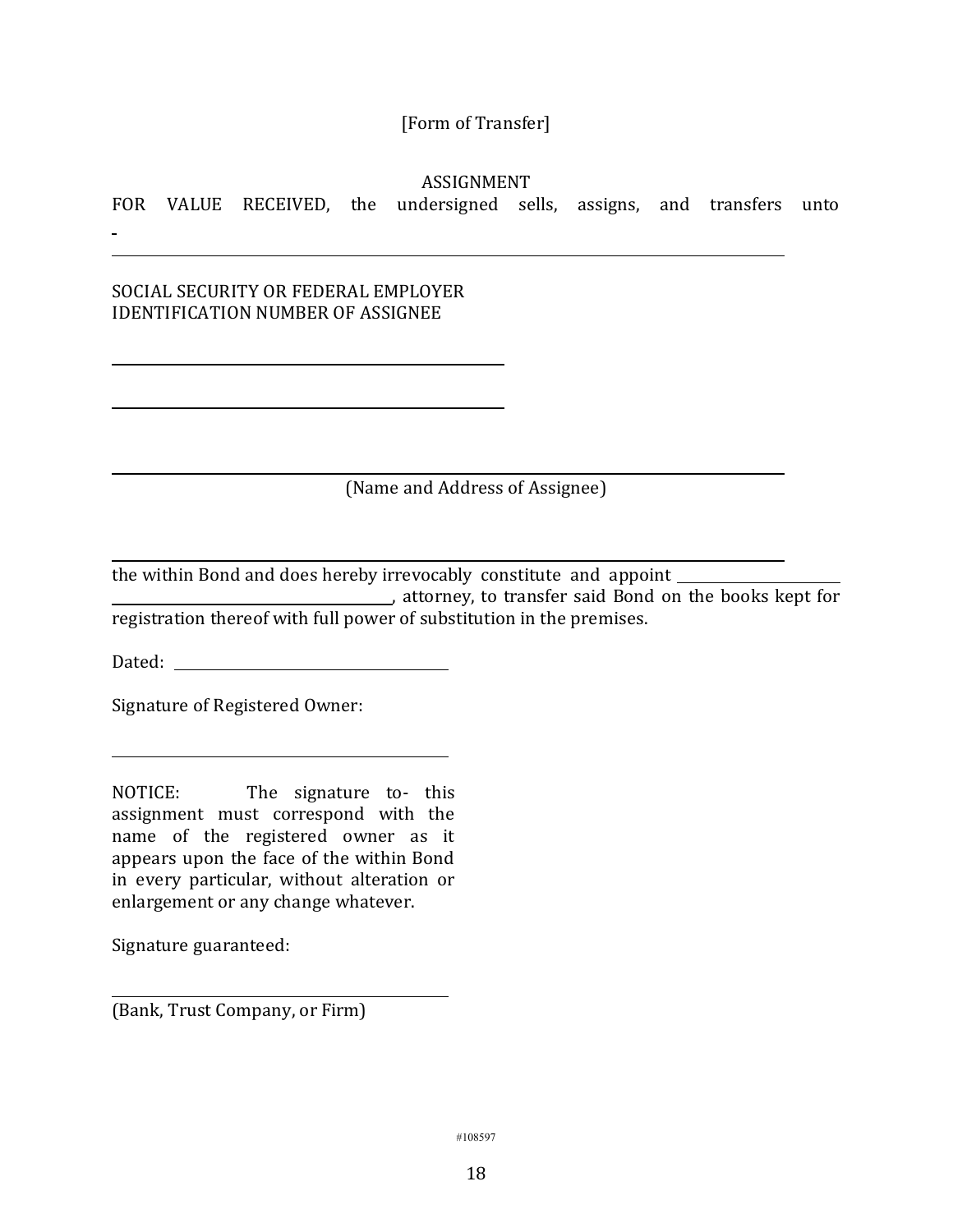Section 7. Authentication. The Bond shall not be valid or obligatory for any purpose or be entitled to any security or benefit under this Ordinance unless and until a certificate of authentication on such Bond substantially in the form hereinabove set forth shall have been duly executed by the Bond Registrar, and such executed certificate of the Bond Registrar upon the Bond shall be conclusive evidence that such Bond has been authenticated and delivered under this Ordinance. The Bond Registrar's certificate of authentication on the Bond shall be deemed to have been executed by it if signed by an authorized officer or signatory of the Bond Registrar.

Section 8. Delivery of Bond. Upon the adoption of this Ordinance, the Town shall execute the Bond and deliver it to the Bond Registrar shall authenticate the Bond and deliver it to the purchaser thereof, as directed by the Town, and in accordance with the requirements of RUS.

Section 9. Registration and Transfer of Bond; Persons Treated as Owners. The Bond Registrar shall maintain the books of the Town for the registration of ownership of the Bond as provided in this Ordinance. The Bond may be transferred upon the registration books upon delivery of the Bond to the Bond Registrar, accompanied by a written instrument or instruments of transfer in form and with guaranty of signature satisfactory to the Bond Registrar, duly executed by the owner of the Bond to be transferred or his attorney-in-fact or legal representative, containing written instructions as to the details of the transfer of such Bond, along with the social security number or federal employer identification number of such transferee. No transfer of the Bond shall be effective until entered on the registration books.

In all cases of the transfer of the Bond, the Bond Registrar shall enter the transfer of ownership in the registration books and shall authenticate and deliver in the name of the transferee or transferees a new fully registered Bond of the same denomination, with the same principal installment payment schedule, and the same interest rate which the registered owner is entitled to receive at the earliest practicable time in accordance with the provisions of this Ordinance. The Bond Registrar shall charge the owner of the Bond for every such transfer of a Bond an amount sufficient to reimburse it for its reasonable fees and for any tax or other governmental charge required to be paid with respect to such transfer.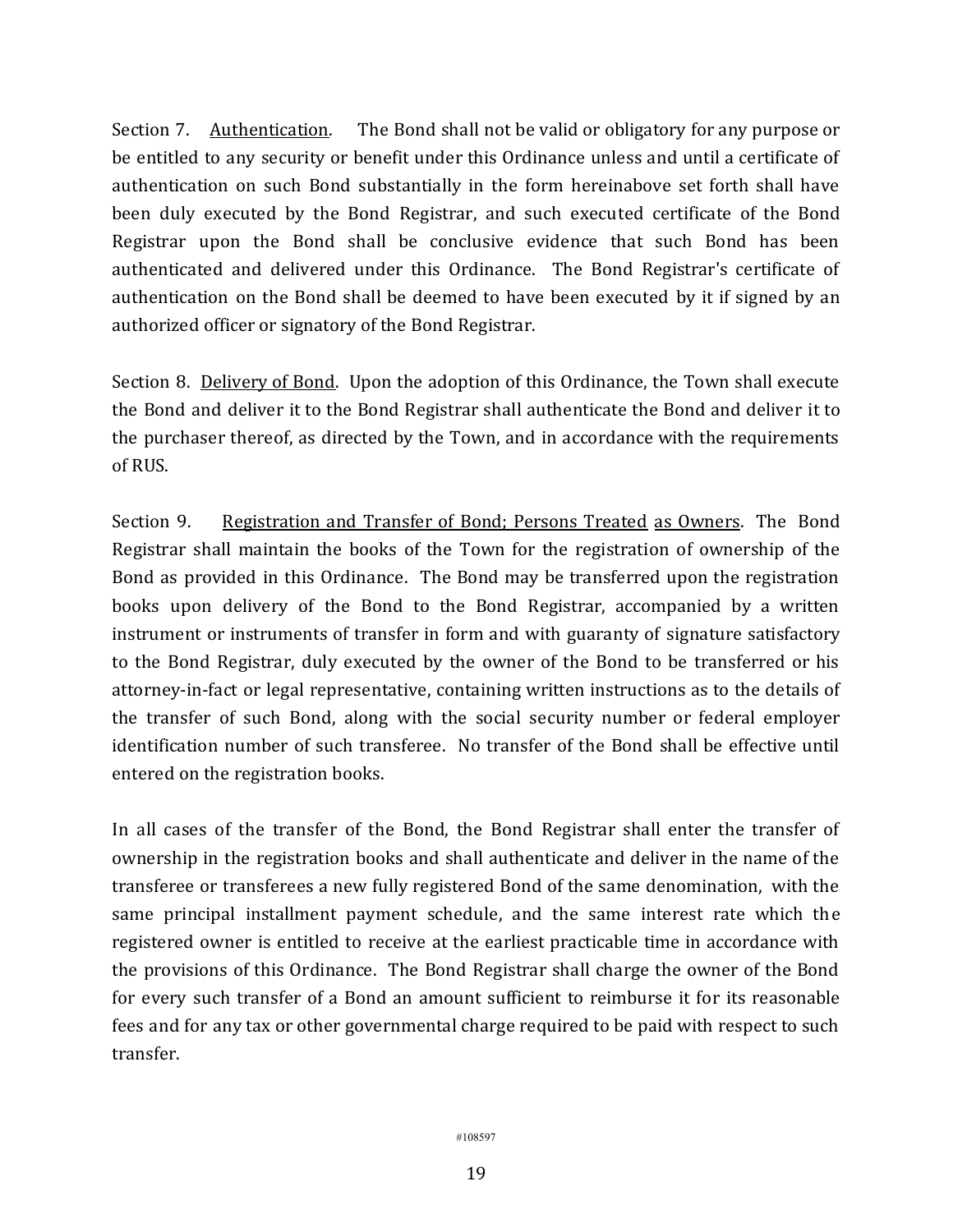The Town and Bond Registrar shall not be required to issue or transfer the Bond: (a) during a period beginning at the close of business on the Record Date and ending at the opening of business on the first business day following the ensuing interest payment date, or (b) during the period beginning at the opening of business on a date forty-five (45) days prior to the date of any redemption of Bonds and ending at the opening of business on the first business day following the day on which the applicable notice of redemption is mailed. The Bond Registrar shall not be required to transfer the Bond once it has been called for redemption.

The new Bond delivered upon any transfer shall be a valid special obligation of the Town, evidencing the same obligation as the Bond surrendered, shall be secured by this ordinance, and shall be entitled to all of the security and benefits hereof to the same extent as the Bond surrendered.

The Town, the Paying Agent, and the Bond Registrar may deem and treat the registered owner of the Bond as the absolute owner thereof for all purposes (whether or not such Bond shall be overdue), and any notice to the contrary shall not be binding upon the Town, the Paying Agent, or the Bond Registrar.

Section 10. Destruction of Bond. Whenever the outstanding Bond shall be delivered to the Bond Registrar for cancellation pursuant to this Ordinance and upon full payment of the principal amount and interest represented thereby, or whenever the outstanding Bond shall be delivered to the Bond Registrar for transfer pursuant to the provisions hereof, such Bond shall be canceled and destroyed by the Bond Registrar and counterparts of a certificate of destruction evidencing such destruction shall be furnished by the Bond Registrar to the Town.

Section 11. Lost Bond. If the Bond is lost, stolen, destroyed, or mutilated, it may be replaced or paid by the Bond Registrar in accordance with and subject to the limitations of applicable law. The applicant for any such replacement Bond shall post such security, pay such costs, and present such proof of ownership and loss as may be required by applicable law, or in the absence of specific requirements, as may be required by the Bond Registrar.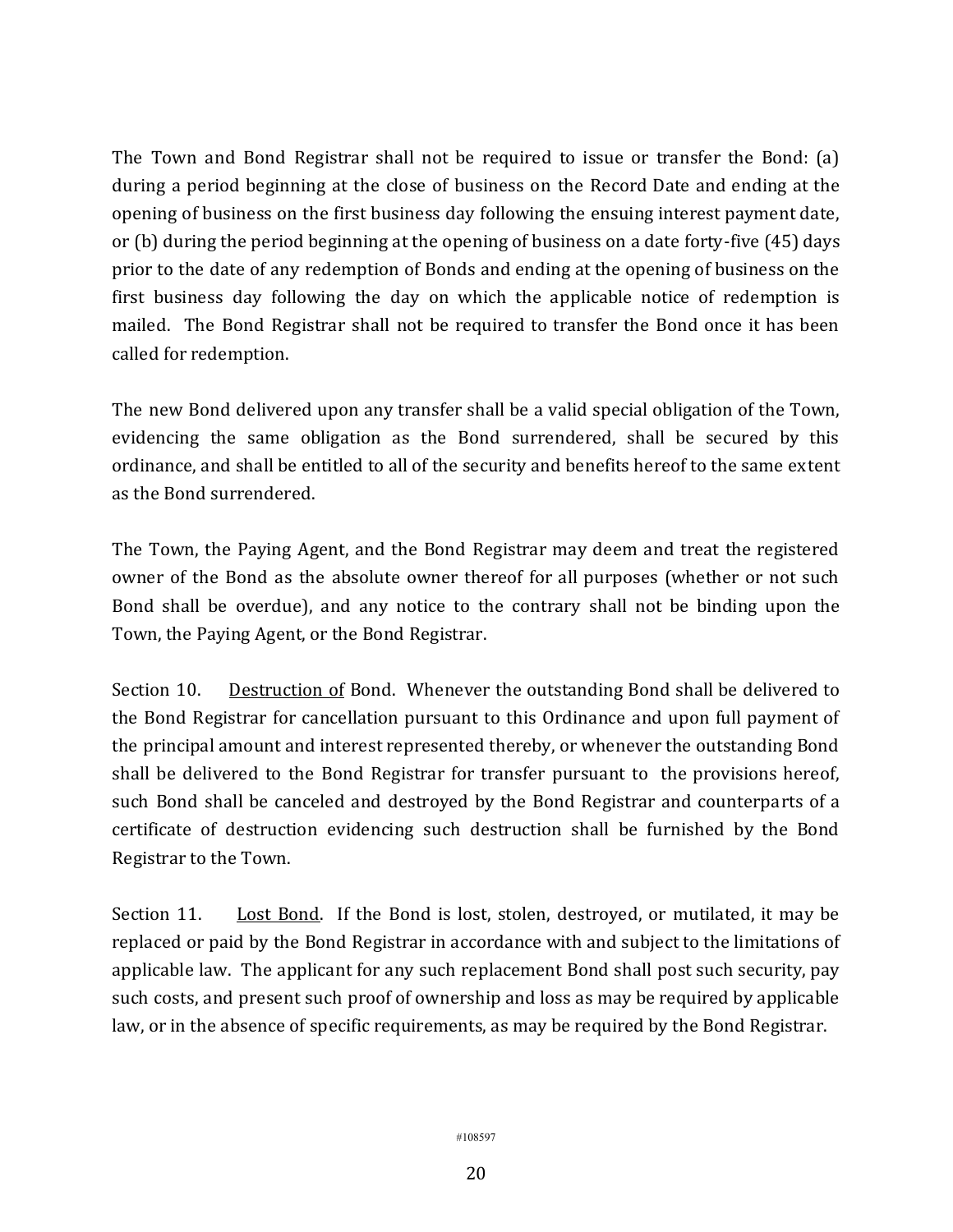Section 12. Disposition and Investment of Bond Proceeds. The Bond shall be issued and sold and the proceeds used solely for the purposes set forth herein. Neither the original purchaser nor any subsequent owners of the Bond shall be responsible for the application or disposal by the Town or any of its officers of the funds derived from the sale thereof.

All or any portion of the Bond proceeds may be temporarily invested or reinvested, pending such use, in securities or obligations which are lawful investments. It is hereby covenanted and agreed by the Town that it will not make, or permit to be made, any use of the original proceeds of the Bond, or of any moneys treated as proceeds of the Bond within the meaning of the Code and applicable regulations, rulings, and decisions, or take, permit to be taken, or fail to take any action, which would adversely affect the exclusion from gross income of the interest on the Bond under Section 103 of the Code and applicable regulations, rulings, and decisions or which would cause the Bond to be an "arbitrage bond," as such term is defined in Section 148 of the Code.

Section 13. Character of Agreement. Except to the extent provided herein, none of the covenants, agreements, representations, and warranties contained herein or in the Bond ever shall impose or be construed as imposing any liability, obligation, or charge against the Town or its general credit, payable out of its general funds or out of any other funds, except the designated special funds pledged as provided herein and in the Bond.

Section 14. No Pledge of Property. The payment of the Bond is not secured by an encumbrance, mortgage, or other pledge of any property, except the Net Revenues to the extent herein provided.

Section 15. Flow of Funds. The Town hereby establishes and creates the following special and separate funds as book accounts to be respectively designated:

(i) The "Town of Hudson, Colorado, Water Revenue Bond Revenue Account" (the "Revenue Account"); and

(ii) The "Town of Hudson, Colorado, Water Revenue Bond, Series 1995, Interest and Principal Account" (the "Bond Account").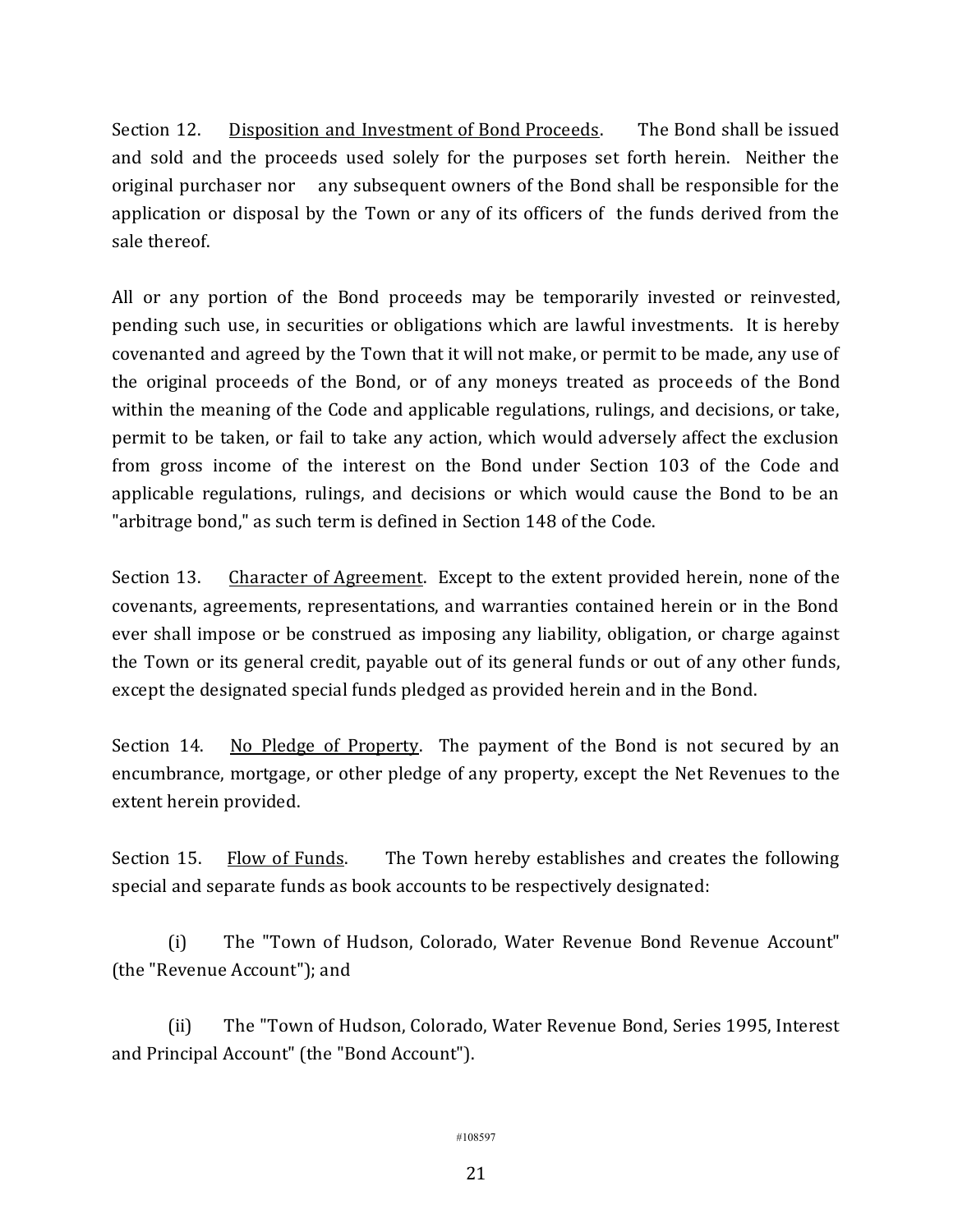The Town shall credit to the Revenue Account all Gross Revenues immediately upon receipt and shall pay from the Revenue Account all Operation and Maintenance Expenses as they become due and payable. After such payment, the Town shall apply in accordance with this Ordinance, the Net Revenues in the following order of priority:

FIRST: Credit to the Bond Account of the amounts required by Section 16 hereof, and concurrently, credits to any similar funds or accounts hereafter established for the payment of the principal of, premium if any, and interest on Parity Lien Bonds, in the amounts and at the times required by the ordinance or other enactment authorizing the issuance of such Parity Lien Bonds;

SECOND: Credits to any reserve funds or any other funds or accounts established as additional security for any Parity Lien Bonds in the amounts and at the times required by ordinance or other enactment authorizing the issuance of such Parity Lien Bonds;

THIRD: Credits to any other funds or accounts hereafter established for the payment of the principal of, premium if any, and interest on Subordinate Lien Bonds, including any sinking fund, reserve fund, or similar fund or account established therefor, in the amounts and at the time required by the ordinance or other enactment authorizing issuance of the Subordinate Lien Bonds;

FOURTH: Credits to any funds or accounts as may be designated by the Town, to be used for any lawful purpose.

Section 16. Bond Account. The Town shall credit to the Bond Account from the Net Revenues, the following:

(i) Monthly, commencing on November 1, 1995, through April 1, 1996, onesixth (1/6) of the amount necessary, together with any other moneys therein and available therefor to pay the installment of principal and interest due on the Bond on May 1, 1996; and

(ii) Monthly, commencing on May 1, 1996, and continuing thereafter for as long as the Bond is outstanding, one sixth  $(1/6)$  of the amount necessary, together with any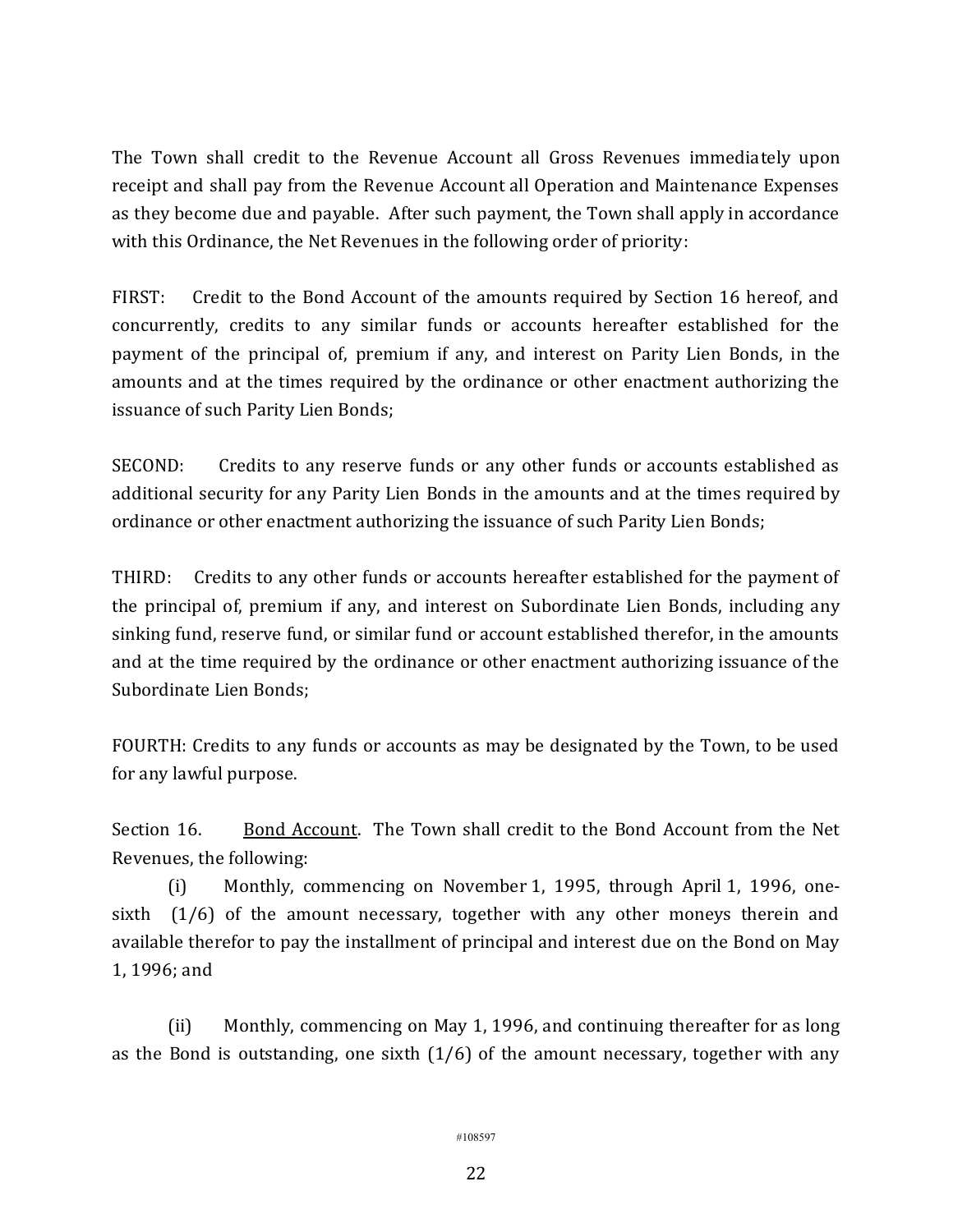other moneys therein and available therefor to pay the installment of principal and interest next due on the Bond; and

The money so credited to the Bond Account shall be used, without requisition, voucher, or other direction or further authority than is contained herein, to pay promptly the interest on and principal of the bond payable therefrom as the same become due.

Section 17. General Administration of Funds. The Revenue Account shall be separately maintained by the Town as a trust accounts solely for the purposes herein designated. The Bond Account shall be held by the Paying Agent as a separate trust account solely for the benefit of the owner of the Bond. Such accounts shall be continuously secured to the fullest extent required by the laws of the State of Colorado for securing public funds and shall be irrevocable and not withdrawable by anyone for any purpose other than the respective designated purposes. Each periodic deposit or credit shall be made to the proper account not later than. the date herein required, except that when any such date shall be a Sunday or legal holiday, then such deposit or credit shall be made on or before the next preceding business day. Notwithstanding any other provision herein to the contrary, sufficient money shall be deposited with the Paying Agent at least one business day prior to each date upon which any principal or interest due in connection with the Bond is payable.

Moneys in the funds not immediately needed, in the case of the Revenue account, may be deposited or invested and reinvested by the Town or, in the case of the Bond Account, may be deposited or invested and reinvested by the Paying Agent, at the direction of the Town, in deposits or investment which are at the time permitted by the laws of the State of Colorado and applicable federal statutes and regulations, all subject to the provisions of Section 12 hereof. Such investments shall be deemed at all times to be a part of such respective accounts, and the interest and any profit realized therefrom or any loss resulting therefrom shall be credited or charged to such account. In computing the amount in any such account for any purpose hereunder, except as herein otherwise expressly provided, such investments shall be valued at fair market value not less frequently than annually.

No payment need be made into the Bond Account if the amount in the Bond Account is at least equal to the entire amount outstanding of the Bond, both as to principal and interest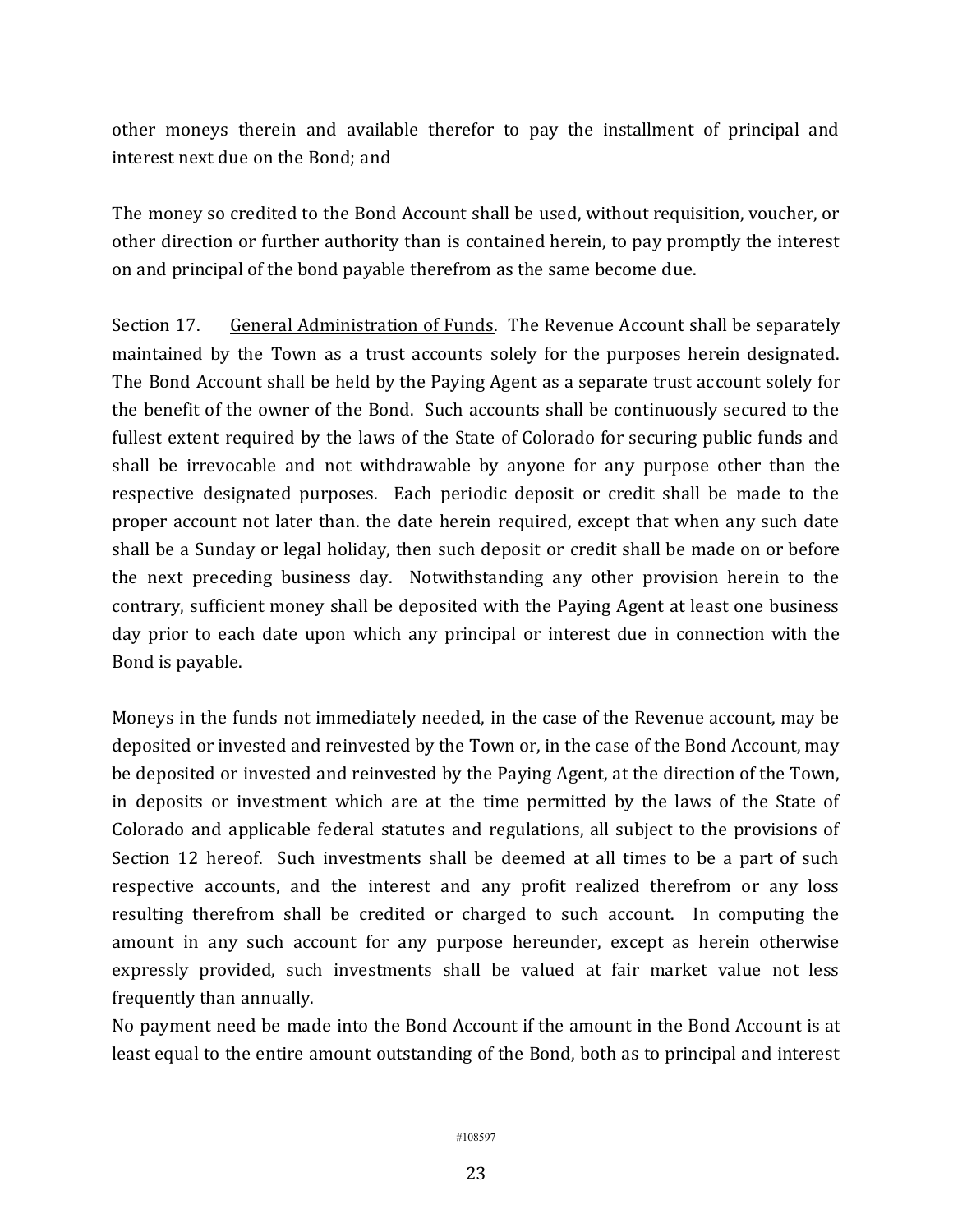to its maturity or to any redemption date or redemption dates on which the Town shall have exercised its option to redeem such Bond in the amount then outstanding.

Neither the Town nor any officer of the Town shall be liable or responsible for any loss resulting from any investment or reinvestment made in accordance with this Ordinance.

The moneys in the Bond Account shall consist of lawful money of the United States or lawful investments, or both such money and investments. Moneys deposited in a demand or time deposit account in or evidenced by a certificate of deposit of a commercial bank, appropriately secured according to the laws of the State of Colorado, shall be deemed lawful money of the United States.

Section 18. Rates and Charges. So long as the Bond authorized herein remains outstanding, the Board covenants that it shall fix, establish, maintain, enforce, and collect such fees, rates, tap fees, plant investment fees, availability fees, tolls, or charges for the water and sewer services furnished by the Enterprise as will produce in each fiscal year sufficient Gross Revenues: (i) to pay Operation and Maintenance Expenses and (ii) to create Net Revenues in-an amount equal to not less than 100% of the amount necessary to pay when due the principal of and interest on the Bond and any Parity Lien Bonds coming due during such fiscal year.

Section 19. Additional Covenants of the Town. The Town hereby further irrevocably covenants and agrees with every holder of the Bond issued under the provisions of this Ordinance, that so long as such Bond remains outstanding:

(i) It will continue to operate and manage the System in an efficient and economical manner and keep and maintain separate accounts of the receipts and expenses thereof in such manner that the revenue thereof, payable into the Bond Account, may at all times be readily and accurately determined.

(ii) It will not sell or alienate any of the property constituting any part or all of the System in any manner or to any extent as might reduce the security provided for the payment of the Bond out of the Bond Account, but the Town may sell any portion of such property which shall have been replaced by other similar property of at least equal value,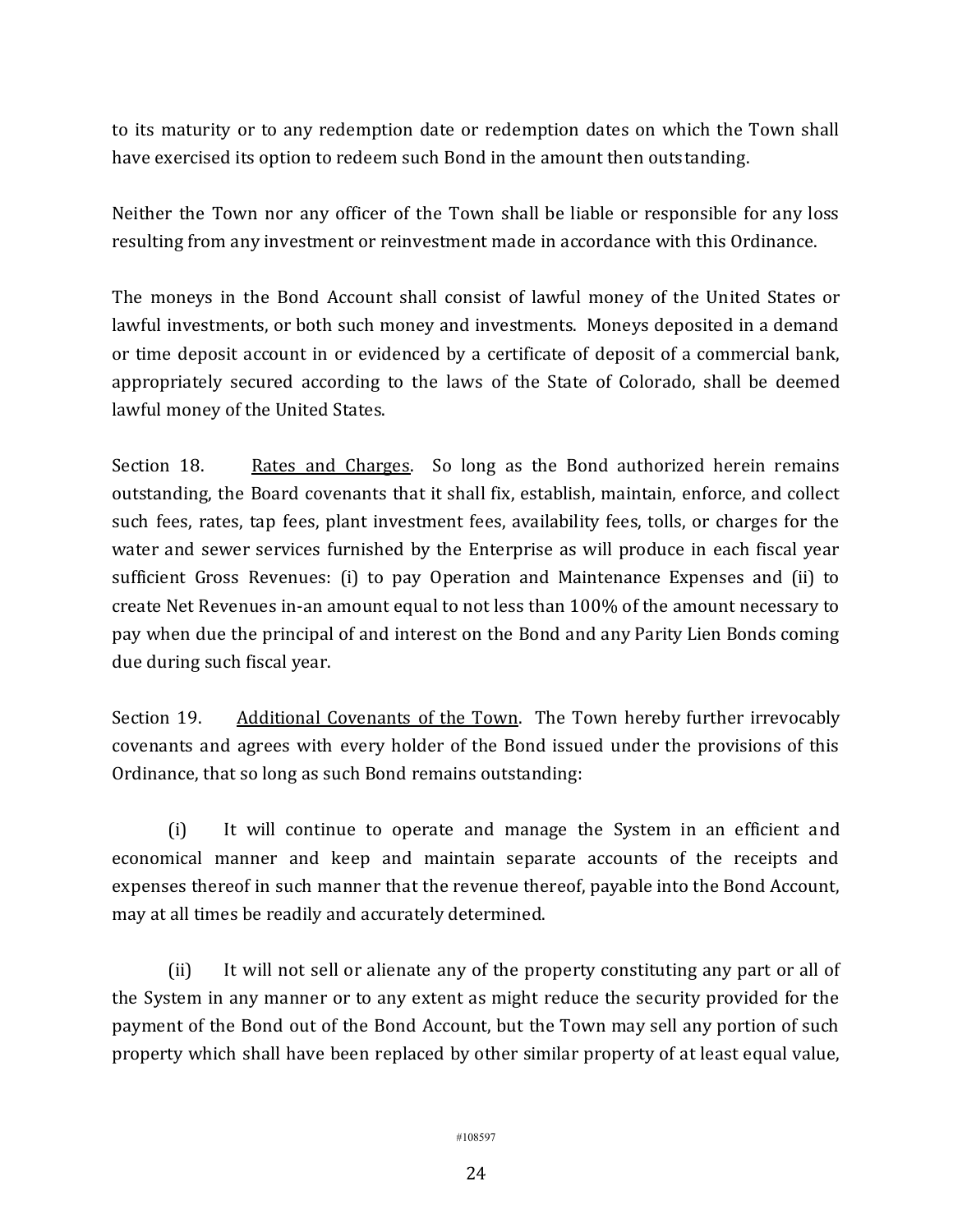or which shall cease to be necessary for the efficient operation of the System; provided, however, that in the event of any sale or sales, as aforesaid, where the aggregate consideration exceeds the sum of \$1,000, such consideration shall be paid into the Bond Account and shall be used for the purposes of said Bond Account.

(iii) It will promptly render bills for water service furnished, and it will certify to the Board of County Commissioners of Weld County, delinquent rates and charges which shall become a lien on the delinquent property, the amount thereof to be collected in the same manner as general taxes are collected.

(iv) At least once each year it will furnish RUS, as the original purchaser of the Bond, a statement of the receipts of and the disbursements for the System for the fiscal year immediately preceding each statement.

(v) It will carry workmen's compensation, public liability, and such other forms of insurance on insurable System property as would ordinarily be carried by utilities having similar properties of equal value, such insurance being in such amounts as will protect the System and its operation.

Section 20. Additional Obligations. No additional bonds, notes, interim securities, or other obligations shall be issued payable from the Net Revenues and having a lien thereon which is superior to the lien of the Bond.

The Town may issue Parity Lien Bonds if:

(i) The Town is then in substantial compliance with the covenants of this Ordinance:

(ii) The Town is then current in the accumulation of all amounts required by this Ordinance to be credited to the Bond Account,

(iii) The Net Revenues for the last audited fiscal year are sufficient to pay an amount representing not less than 100% of the combined maximum annual principal and interest requirements of the Bond then outstanding, any Parity Lien Bonds theretofore issued and remaining outstanding and the Parity Lien Bonds proposed to be issued. For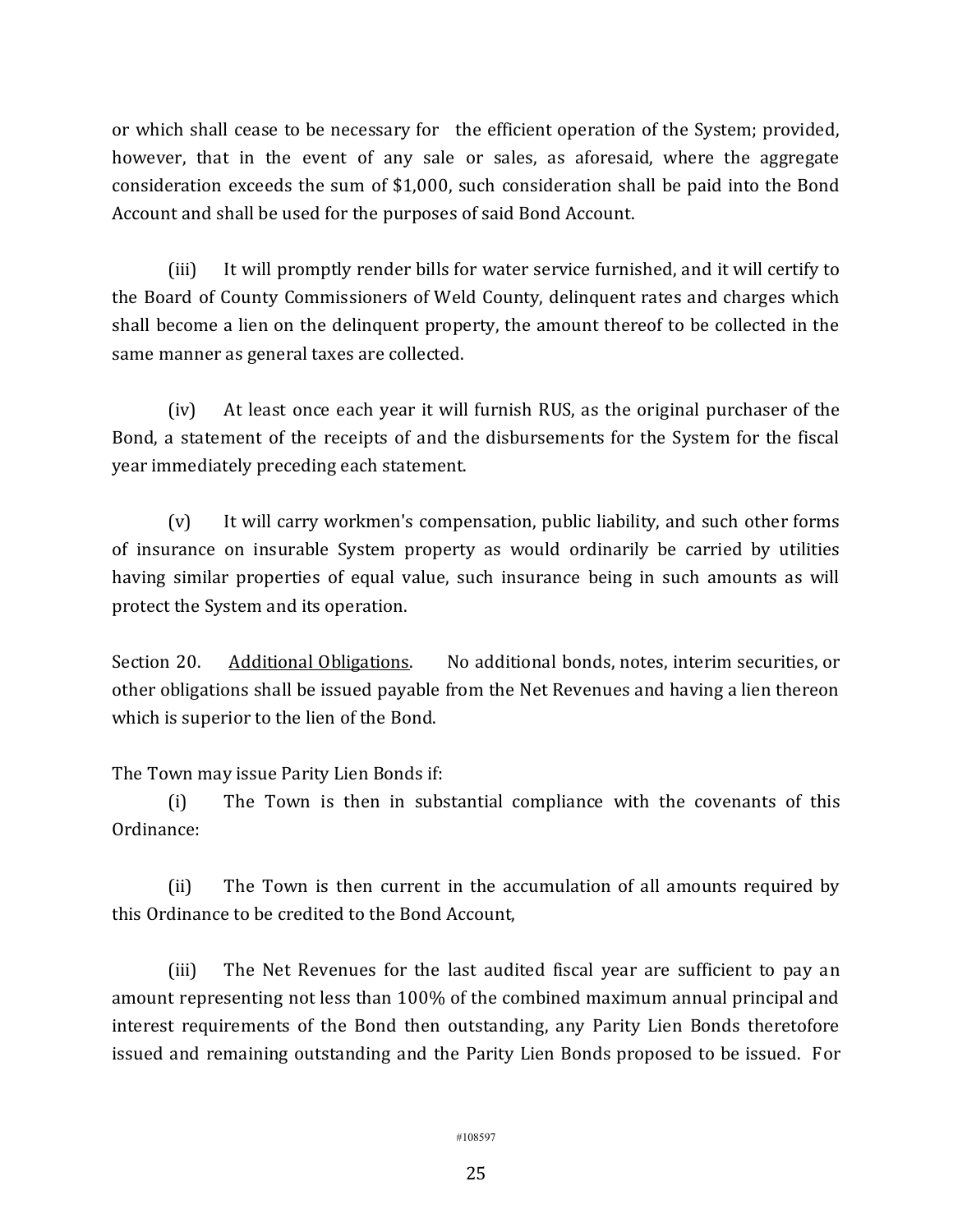purposes of such test, the Net Revenues may be increased if there has been adopted a schedule of increases in rates, fees, tap fees, plant investment fees, tolls, or charges during or since the last audited fiscal year by adding to the actual revenues for such audited fiscal year in an amount equal to 100% of the estimated increase in revenues which would have been realized during such audited fiscal year, had such increase been in effect during all of said audited fiscal year. A written certificate or opinion of an independent accountant or consulting engineer that the Net Revenues are sufficient shall be conclusively presumed to be accurate in determining the right of the Town to authorize, issue, sell, and deliver Parity Lien Bonds.

So Long as no Event of Default shall have occurred, nothing herein shall prevent the Town from issuing Subordinate Lien Bonds.

Section 21. Events of Default. An Event of Default shall exist if:

(i) Payment of the principal due in connection with the Bond is not made by the Town when due or upon prior redemption or otherwise;

(ii) Payment of the interest on the Bond by the Town is not made when due and payable;

(iii) The Town defaults in the punctual performance of any other of the covenants, conditions, agreements, and provisions contained in the Bond or in this Ordinance on its part to be performed and if such default continues for sixty (60) days after written notice shall have been given by the owner or owners of not less than 25% of the principal amount of the Bond then outstanding.

(iv) A petition in bankruptcy is filed by or against the Town.

Section 22. Remedies for Defaults. Upon the happening and continuance of any Event of Default, any Bondowner, or a trustee therefor, may enforce its rights hereunder by any available legal or equitable remedy, including mandamus, specific performance, the appointment of a receiver (the consent to such appointment being hereby granted) , injunctive relief, requiring the Board to act as if it were the trustee of an express trust, or any combination of such remedies. All proceedings shall be maintained for the equal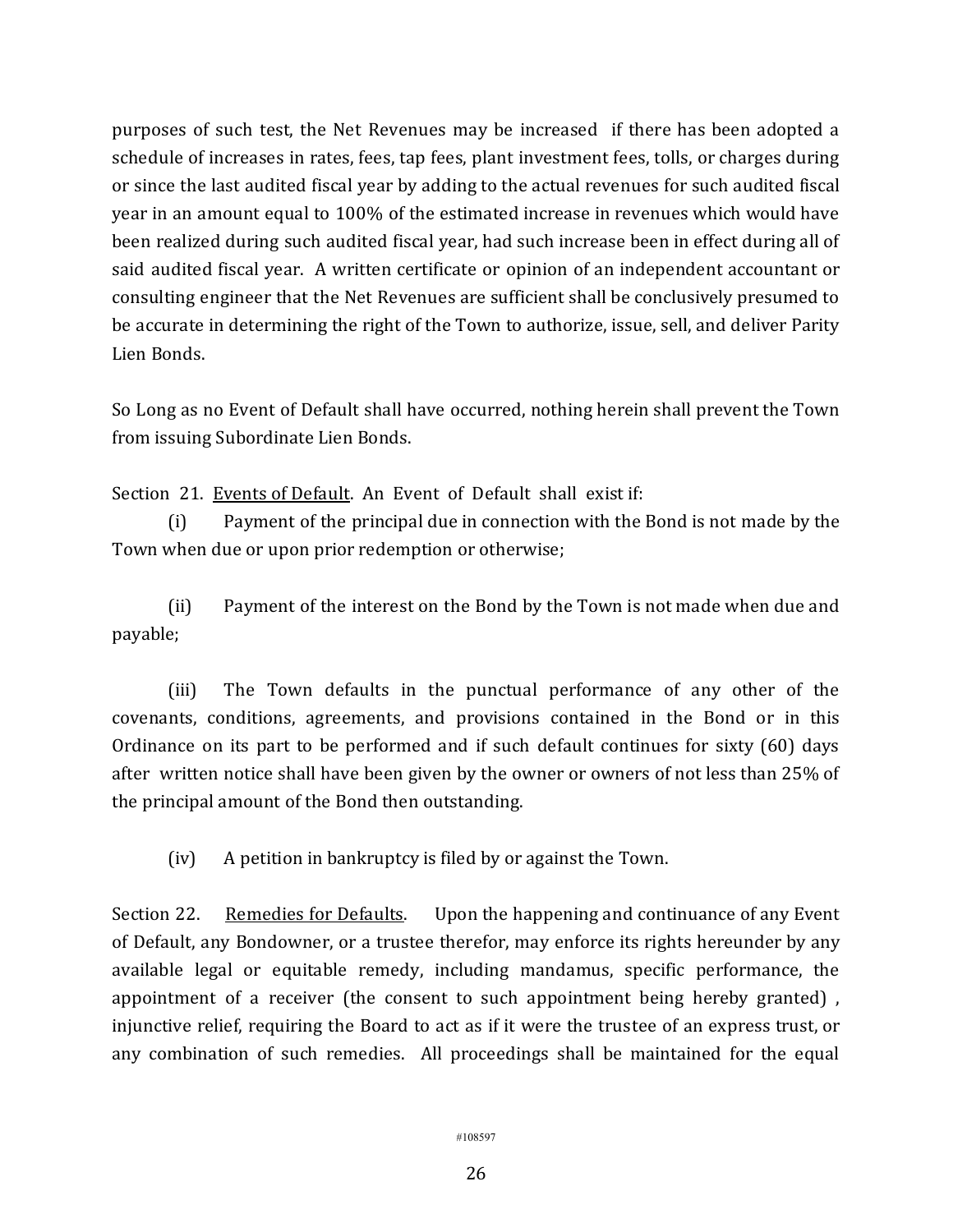benefit and protection of all Bondowners. Any receiver appointed to protect the rights of Bondowners may take possession of and operate and maintain the System in the same manner as the Town itself might do. The failure of any Bondowner to proceed does not relieve the Town or any person of any liability for failure to perform any duty hereunder. The foregoing rights are in addition to any other right, and the exercise of any right by any Bondowner shall not be deemed a waiver of any other right.

Section 23. Amendment. The Town may amend or modify any provision of this Ordinance, without the consent of or notice to the Bondowners, as follows:

(i) To grant to or confer upon the Bondowners any additional rights, powers, authority, or security which may lawfully be granted or conferred;

(ii) To cure any formal defect, omission, or ambiguity in this Ordinance;

(iii) To add to the covenants and agreements of the Town set forth in this Ordinance;

(iv) To subject to this Ordinance additional revenues, properties, or collateral; or

(v) To effect, in connection with the preservation of the tax-exempt status of the interest on the Bond or otherwise, any other changes in this Ordinance which, in the opinion of an attorney or firm of attorneys whose experience in matters relating to the issuance of obligations of states and their political subdivisions is nationally recognized, do not materially and prejudicially affect the rights of any Bondowners.

In addition, the Town may amend or modify any provision of this Ordinance with the written consent of the owner or owners of not less than seventy-five percent (75%) of the principal amount of the Bond then outstanding; provided that, the written consent of the owners of one hundred percent (100%) of the principal amount of the Bond then outstanding is required to:

(i) Change the maturity or terms of redemption of the principal of the Bond;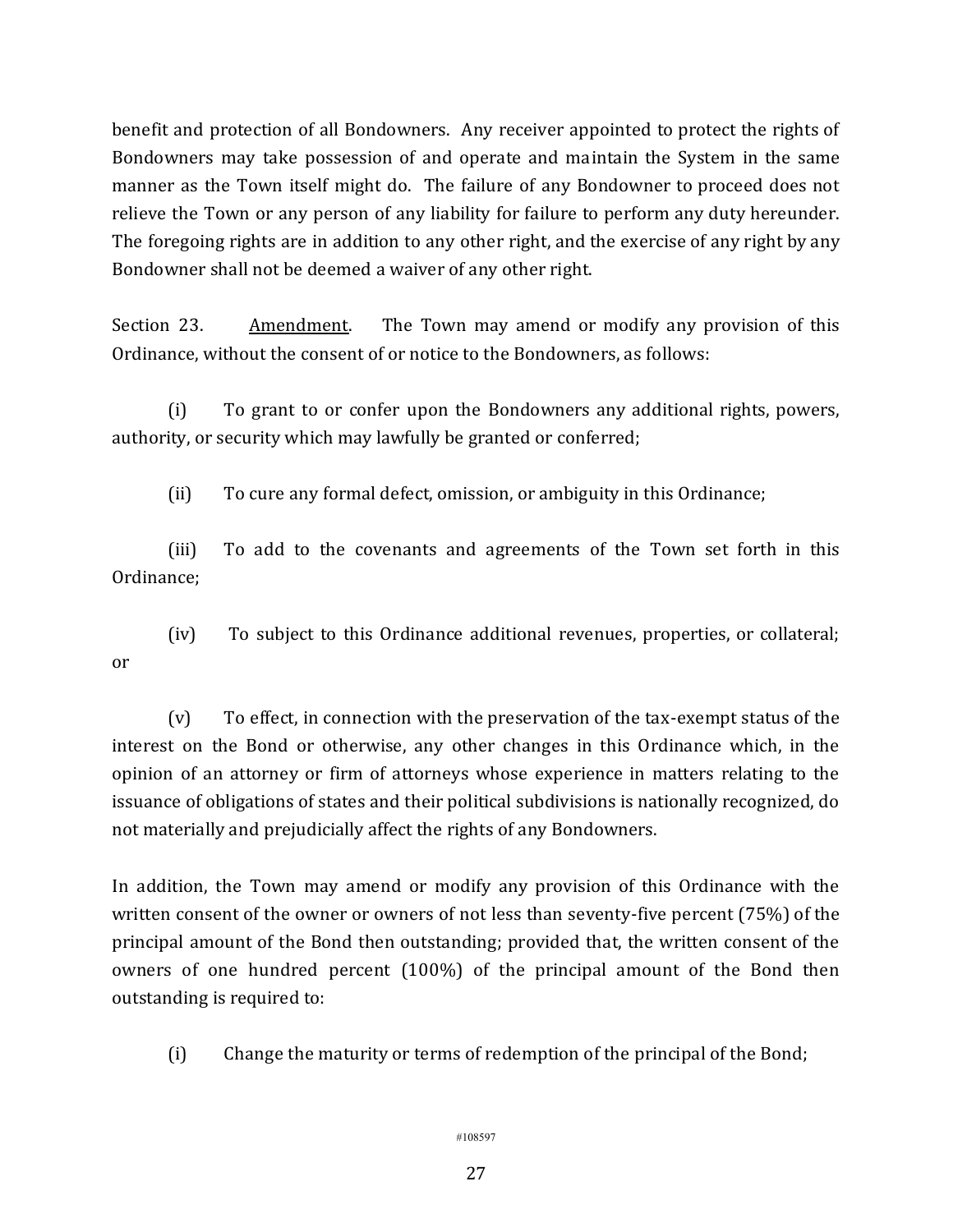(ii) Reduce the principal amount or interest rate of the Bond; or

(iii) Create a lien upon or a pledge of the Net Revenues ranking prior to the lien or pledge created by this Ordinance.

Section 24. Defeasance. When all principal and interest in connection with the Bond have been duly paid, the pledge and lien and all obligations hereunder shall thereby be discharged and the Bond shall no longer be deemed to be outstanding within the meaning of this Ordinance. The following provisions of this Section 24 shall not apply to the Bond for so long as the United States of America is the registered owner thereof: At any time, the registered owner of the Bond is NOT the United States of America, there shall be deemed to be such due payment of the Bond when the Town has placed in escrow and in trust with a commercial bank located within or without the State of Colorado, and exercising trust powers, an amount sufficient (including the known minimum yield from Federal Securities in which such amount initially may be invested) to meet all requirements of principal and interest as the same may become due to the final maturity date of the Bond or upon any designated prior redemption date or dates. The Federal Securities shall become due at or prior to the respective times at which the proceeds thereof shall be needed, in accordance with a schedule established and agreed upon between the Town and such bank at the time of the creation of the escrow, or the Federal Securities shall be subject to redemption at the option of the holder thereof to assure such availability as so needed to meet such schedule. The Town shall obtain a verification by a certified public accountant of the sufficiency of any escrow so established. The investment of the amounts deposited in the escrow shall comply with Section 12 hereof.

Section 25. Authorization to Execute Documents; Sale of Bond. The Mayor and Town Clerk of the Town shall, and they are hereby authorized and directed to take all actions necessary or appropriate to effectuate the provisions of this Ordinance, including, but not limited to, the execution of such certificates and affidavits as may reasonably be required by bond counsel and RUS. The Board does hereby reaffirm its determination to sell the Bond to RUS.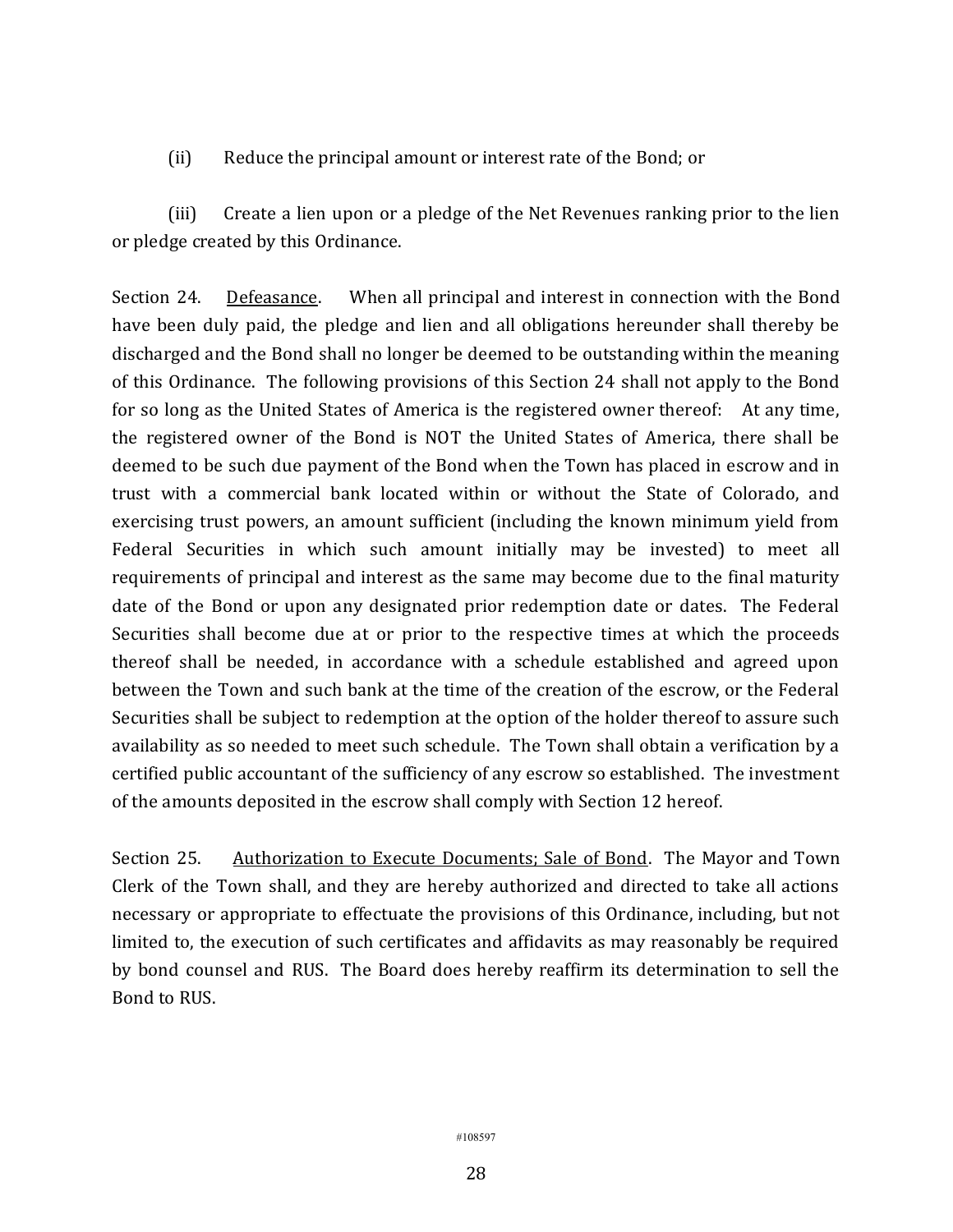Section 26. Costs and Expenses. All costs and expenses incurred in connection with the issuance and payment of the Bond shall be paid either from the proceeds of the Bond or from legally available moneys of the Town, or from a combination thereof, in an aggregate amount not to exceed \$10,000, and such moneys are hereby appropriated for that purpose.

Section 27. Designation as a "Qualified Tax-Exempt Obligation." The Town hereby designates the Bond as a "qualified tax-exempt obligation" for purposes of Section 265(b)(3) of the Code.

Section 28. Ratification and Approval of Prior Actions. All actions heretofore taken by the officers of the Town and the members of the Board, not inconsistent with the provisions of this Ordinance, relating to the authorization, sale, issuance, and delivery of the Bond, are hereby ratified, approved, and confirmed.

Section 29. Ordinance Irrepealable. After the Bond has been issued, this Ordinance shall be and remain irrepealable until the Bond and the interest accruing thereon shall have been fully paid, satisfied, and discharged, as herein provided.

Section 30. Repealer. All orders, bylaws, and ordinances of the Town, or parts thereof, inconsistent or in conflict with this Ordinance, are hereby repealed to the extent only of such inconsistency or conflict.

Section 31. Severability. If any section, paragraph, clause, or provision of this Ordinance shall for any reason be held to be invalid or unenforceable, the invalidity or unenforceability of this section, paragraph, clause, or provision shall not affect any of the remaining provisions of this Ordinance, the intent being that the same are severable.

Section 32. Effective Date; Recording and Authentication. This Ordinance shall be effective immediately upon its adoption. This Ordinance shall be recorded in a book kept for that purpose, shall be authenticated by the signatures of the Mayor and Town Clerk, and shall be published in accordance with law.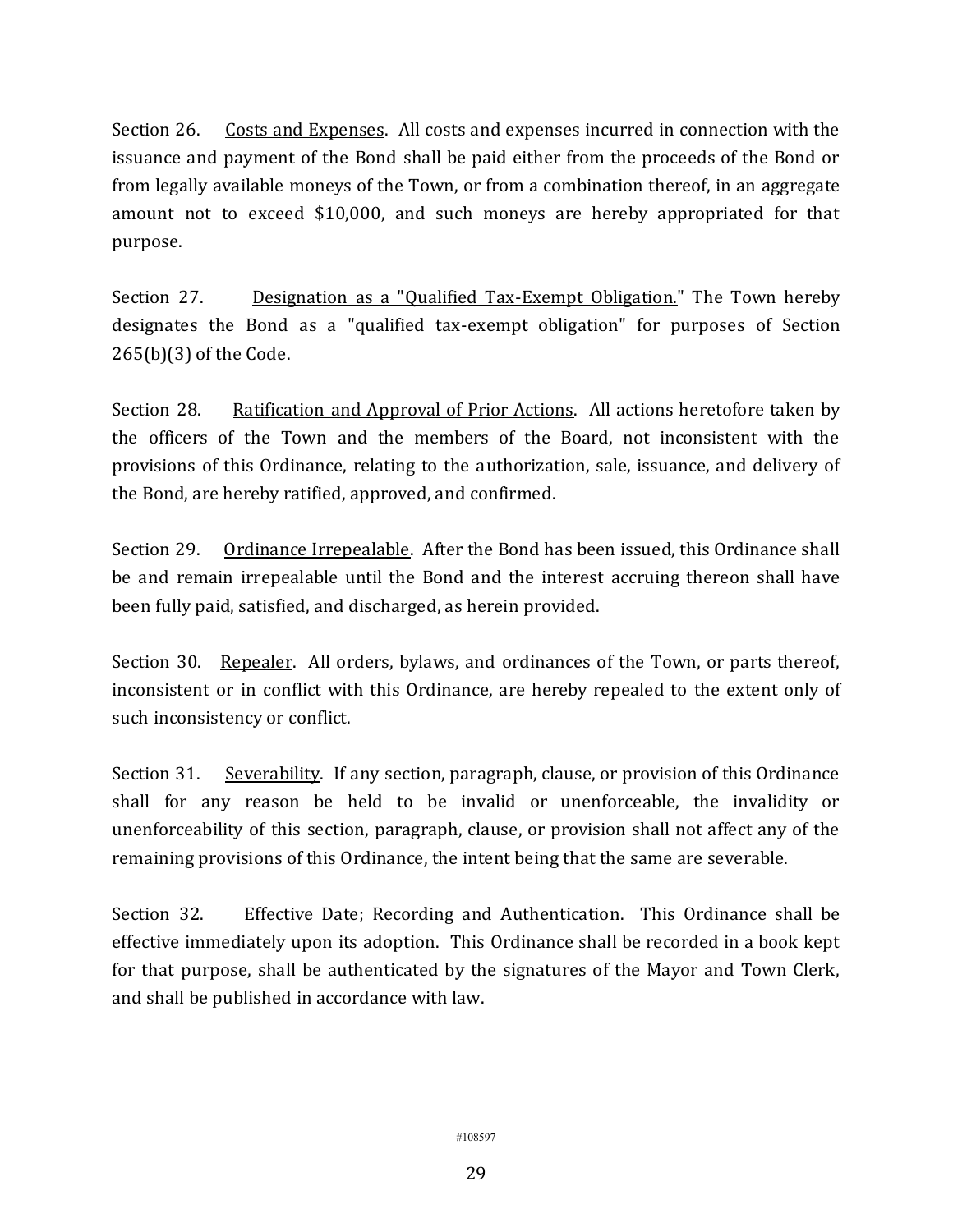Section 33. Emergency Provisions. By reason of the facts that: (1) the Town and its inhabitants must be properly and adequately supplied with water and it is necessary to issue the Bond immediately to finance the costs and expenses of extending and improving the System, and (2) it is necessary to take immediate advantage of the current interest rate being offered by the United States of America; it is hereby declared that an emergency exists, that this Ordinance is necessary to the immediate preservation of the public peace, health, and safety, and that it shall be in full force and effect upon adoption and publication according to law.

INTRODUCED, APPROVED, AND FINALLY PASSED AS AN EMERGENCY ORDINANCE BY THE AFFIRMATIVE VOTES OF THREE-QUARTERS OF THE MEMBERS OF THE BOARD this 25th day of October, 1995.

 $(S E A L)$ 

Mayor

ATTEST:

Town Clerk

\_\_\_\_\_\_\_\_\_\_\_\_\_\_\_\_\_\_\_\_\_\_\_\_\_\_\_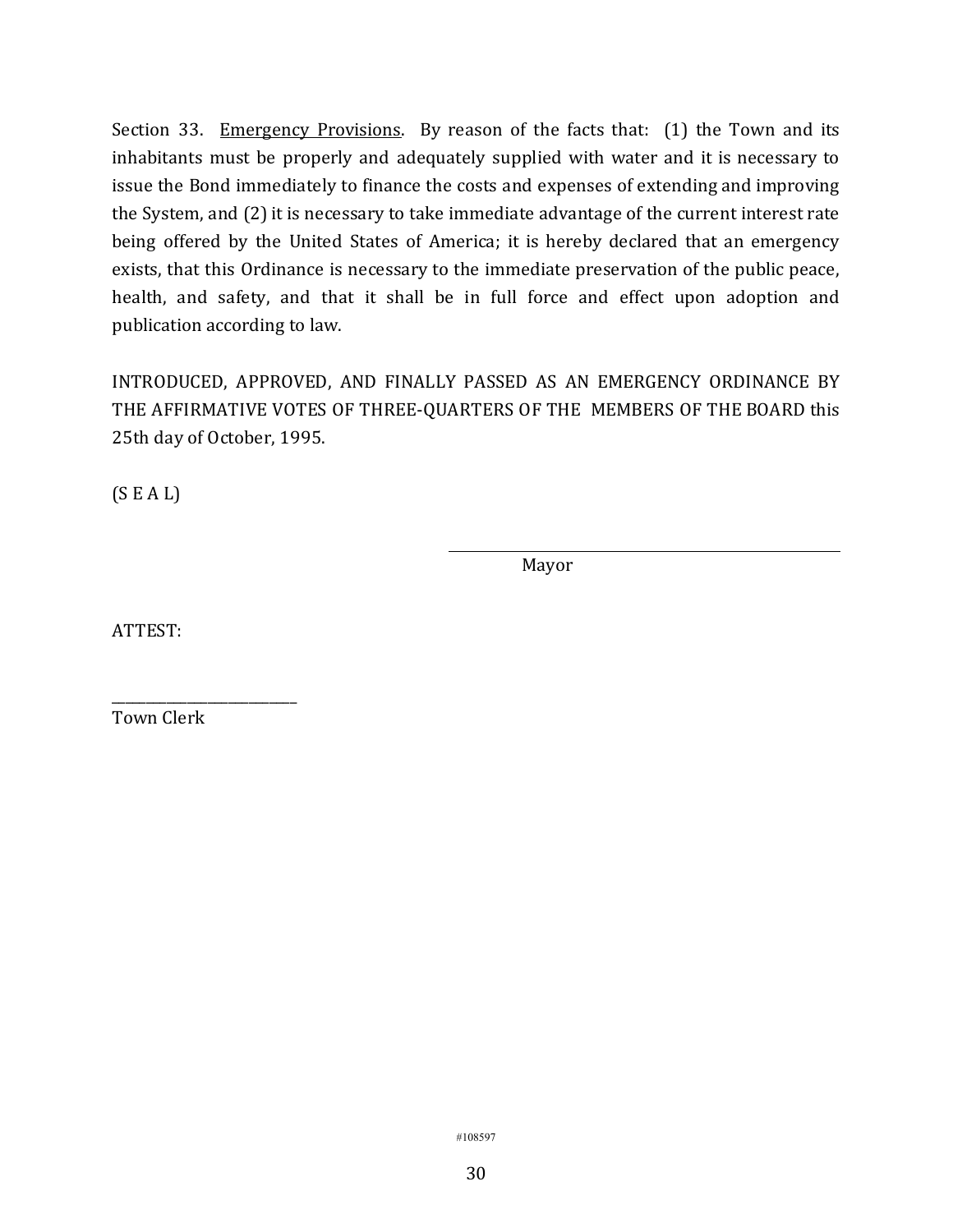It was thereupon moved by Trustee \_\_\_\_\_\_\_\_ and seconded by Trustee \_\_\_\_\_\_\_\_ that the foregoing Enterprise Ordinance be finally passed and adopted.

Those voting AYE: Francis Duvall Terry Heckard Judith K. Parker George Roskop Ed Rossi Steve Straten

Those voting NAY: None

Not less than three-quarters of the members of the Board having voted in favor of the motion, the presiding officer thereupon declared the motion carried and the Enterprise Ordinance finally passed and adopted as an emergency ordinance.

Thereupon, after consideration of other business to come before the Board, the meeting was adjourned.

(S E A L)

Mayor

ATTEST:

Town Clerk

\_\_\_\_\_\_\_\_\_\_\_\_\_\_\_\_\_\_\_\_\_\_\_\_\_\_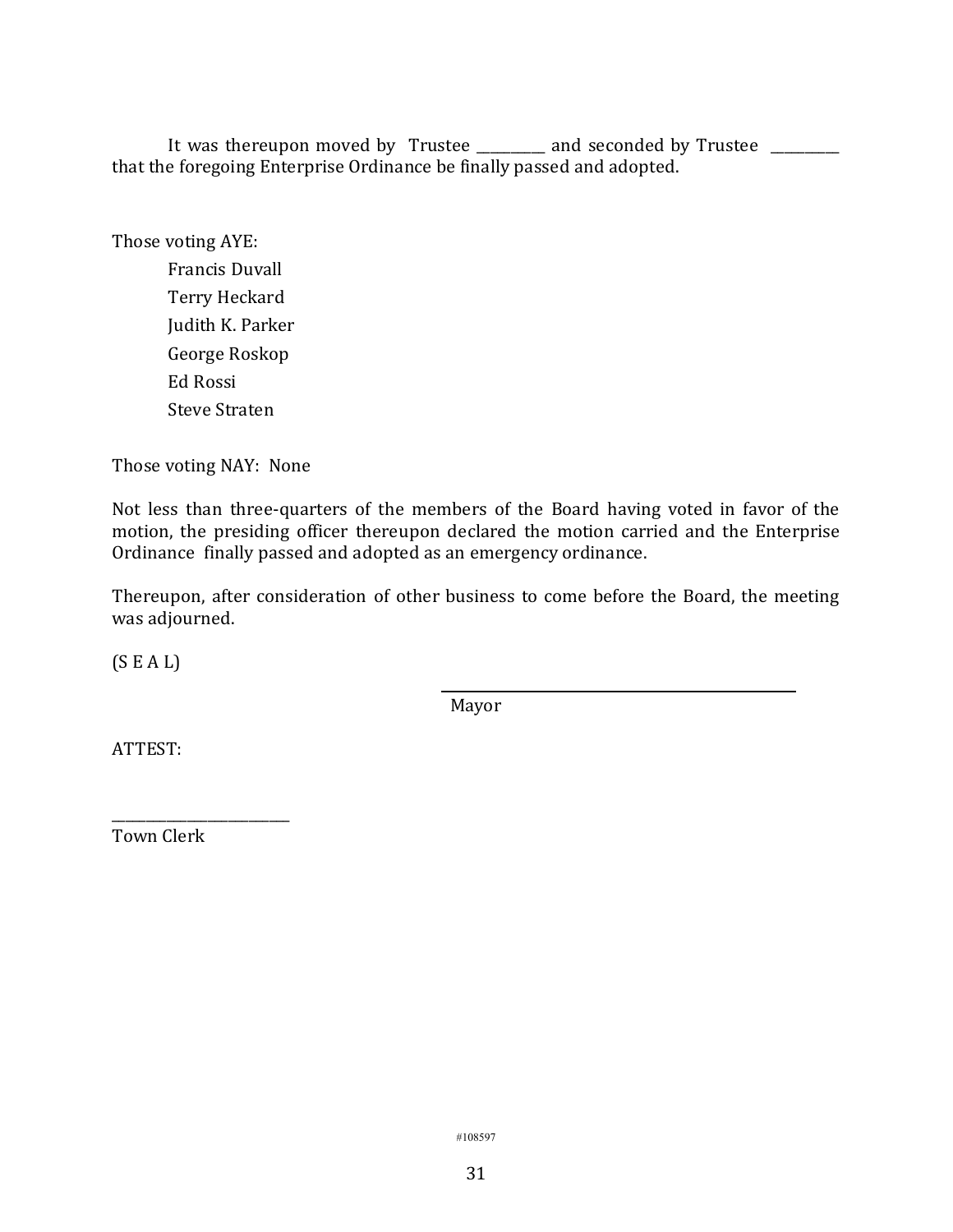STATE OF COLORADO (1) ) COUNTY OF WELD ) ) TOWN OF HUDSON

I, Judy Larson, Town Clerk of the Town of Hudson, Weld County, Colorado, do hereby certify that the foregoing pages numbered 1 to \_\_\_, inclusive, constitute a true and correct copy of that portion of the record of proceedings of the Board relating to the final passage and adoption of an emergency ordinance of the Board, acting by and through the Town's Water Activity Enterprise, authorizing the issuance of a water revenue bond, all at the regular meeting of the Board held at the Town Hall at 557 Ash Street in Hudson, Colorado, on Wednesday, the 25th day of October, 1995 at the hour of 7:30 P.M., as recorded in the official record of proceedings of said Town kept in my office; that the proceedings were duly had and taken; that the meeting was duly held; that the persons therein named were present at said meeting and voted as shown therein; all in accordance with law.

WITNESS my hand and the seal of said Town this day of October, 1995.

(S E A L)

Town Clerk